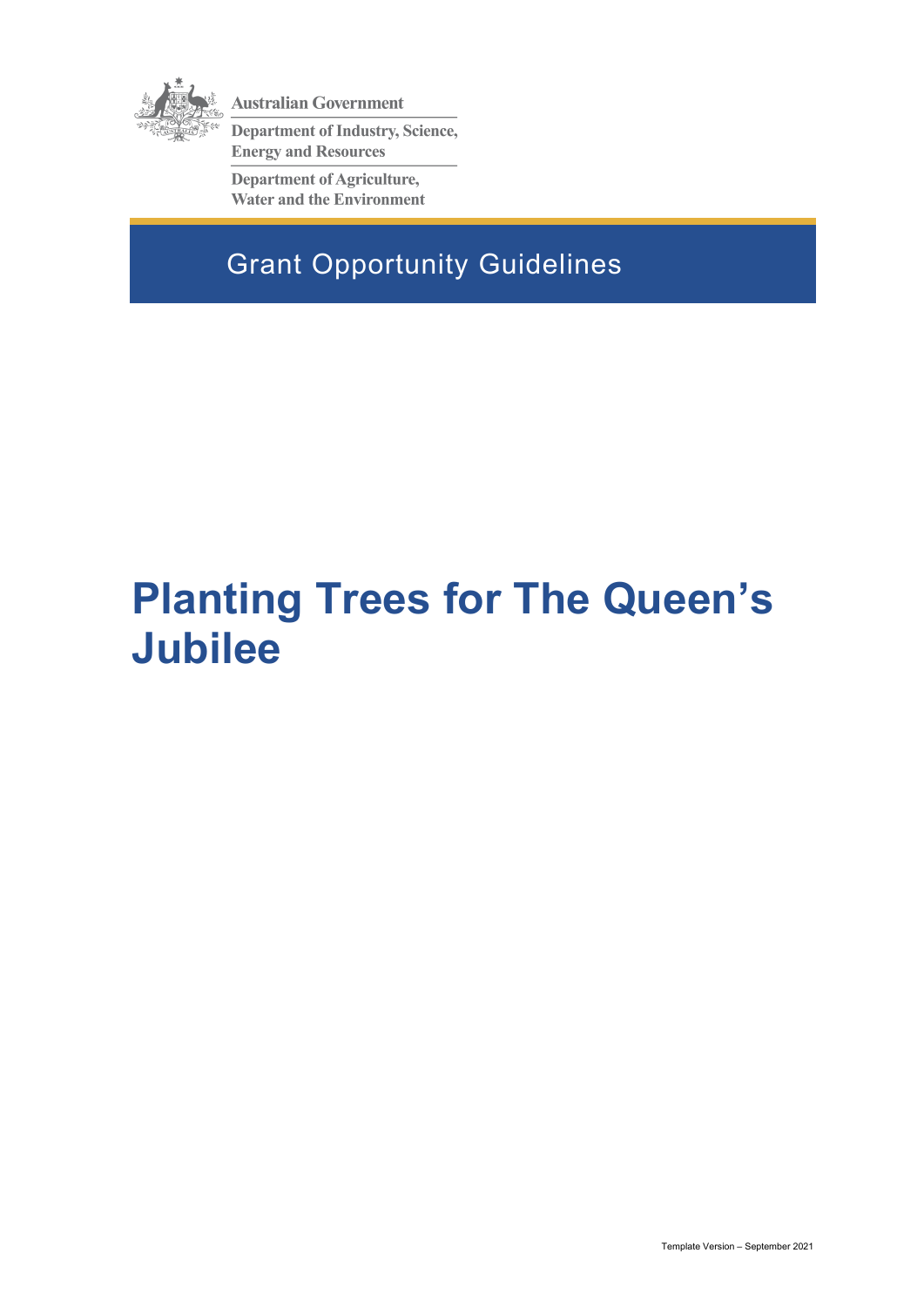# **Contents**

| 1. |                  |  |  |  |
|----|------------------|--|--|--|
| 2. |                  |  |  |  |
|    | 2.1.             |  |  |  |
|    | 2.2 <sub>1</sub> |  |  |  |
| 3. |                  |  |  |  |
|    | 3.1.             |  |  |  |
|    | 3.2.             |  |  |  |
| 4. |                  |  |  |  |
|    | 4.1.             |  |  |  |
|    | 4.2.             |  |  |  |
|    | 4.3.             |  |  |  |
|    | 4.4.             |  |  |  |
|    | 4.5.             |  |  |  |
|    |                  |  |  |  |
|    | 5.1.             |  |  |  |
|    | 5.2.             |  |  |  |
|    | 5.3.             |  |  |  |
|    | 5.4.             |  |  |  |
|    | 5.5.             |  |  |  |
|    | 5.6.             |  |  |  |
|    |                  |  |  |  |
|    | 6.1.             |  |  |  |
|    | 6.2.             |  |  |  |
|    | 6.3.             |  |  |  |
|    | 6.4.             |  |  |  |
|    |                  |  |  |  |
|    | 7.1.             |  |  |  |
|    | 7.2.             |  |  |  |
|    | 7.3.             |  |  |  |
|    | 7.4.             |  |  |  |
| 8. |                  |  |  |  |
| 9. |                  |  |  |  |
|    | 9.1.             |  |  |  |
|    | 9.2.             |  |  |  |
|    | 9.3.             |  |  |  |
|    | 9.4.             |  |  |  |
|    | 9.5.             |  |  |  |
|    | 9.6.             |  |  |  |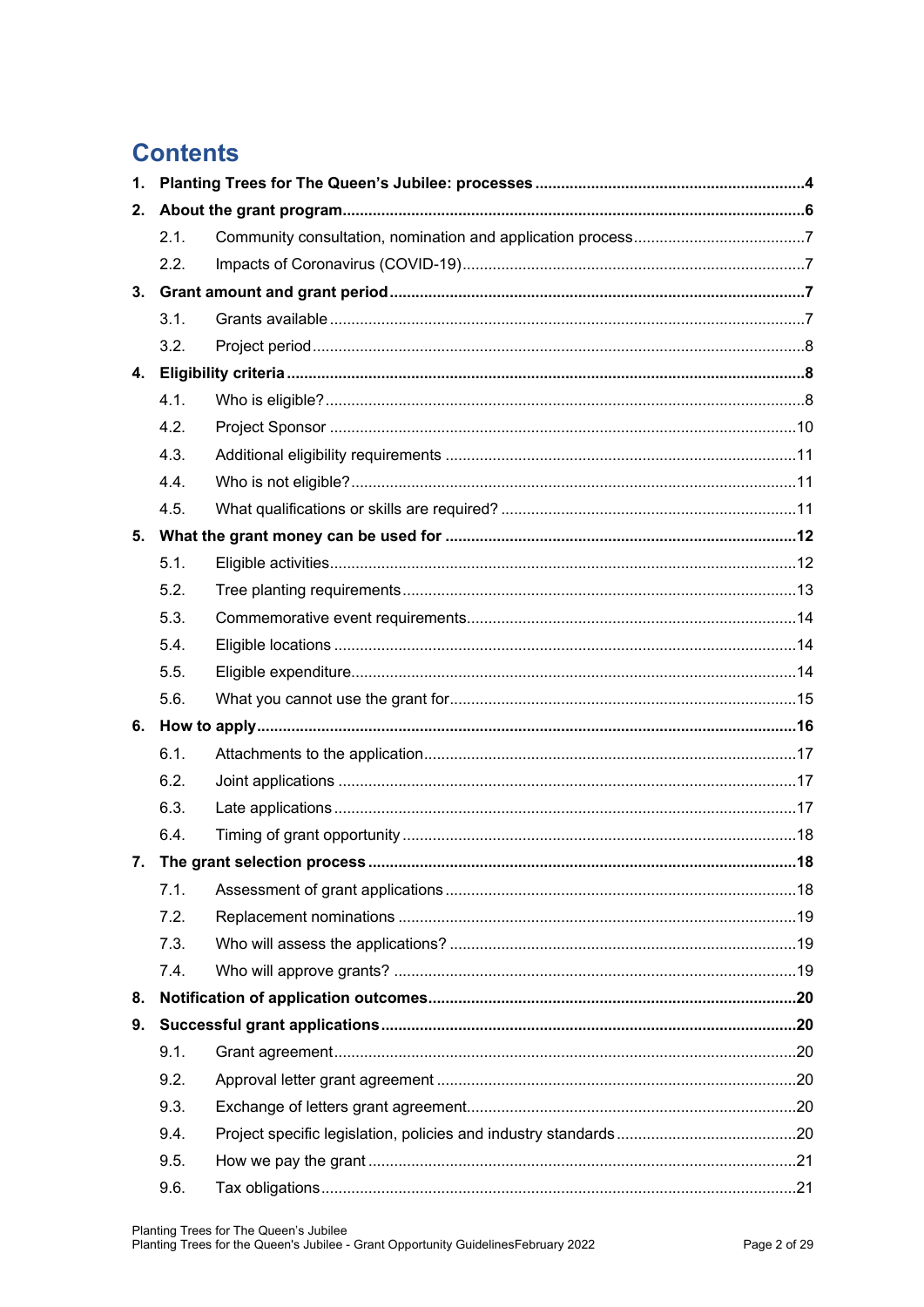|  | 11.1. |  |  |  |  |
|--|-------|--|--|--|--|
|  | 11.2. |  |  |  |  |
|  |       |  |  |  |  |
|  |       |  |  |  |  |
|  |       |  |  |  |  |
|  |       |  |  |  |  |
|  |       |  |  |  |  |
|  | 11.3. |  |  |  |  |
|  | 11.4. |  |  |  |  |
|  | 11.5. |  |  |  |  |
|  | 11.6. |  |  |  |  |
|  | 11.7. |  |  |  |  |
|  | 11.8. |  |  |  |  |
|  |       |  |  |  |  |
|  | 12.1. |  |  |  |  |
|  | 12.2  |  |  |  |  |
|  |       |  |  |  |  |
|  |       |  |  |  |  |
|  |       |  |  |  |  |
|  |       |  |  |  |  |
|  | 12.3. |  |  |  |  |
|  |       |  |  |  |  |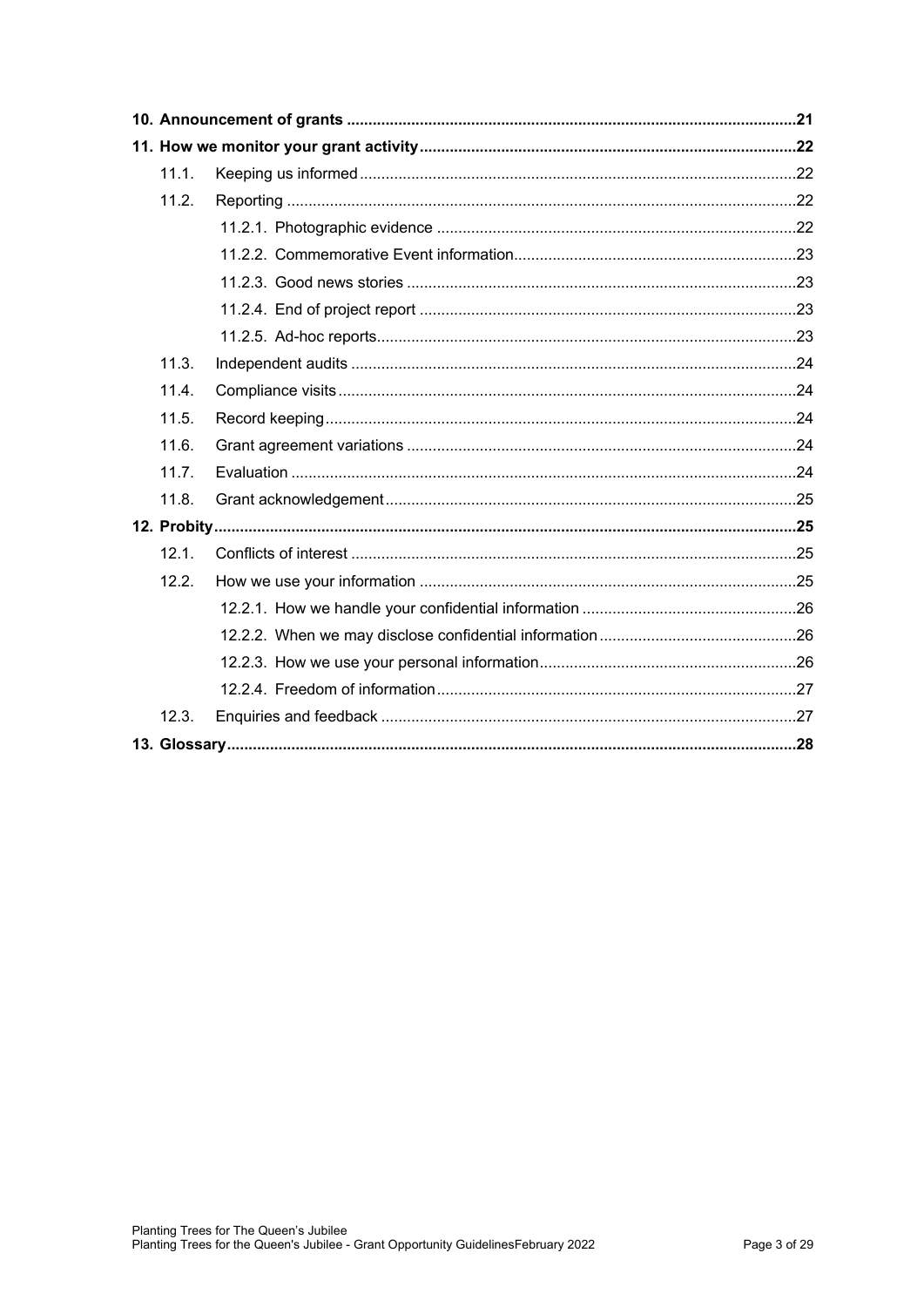# **1. Planting Trees for The Queen's Jubilee: processes**

#### **The Planting Trees for The Queen's Jubilee program is designed to achieve Australian Government objectives**

This grant opportunity is part of the above grant program which contributes to the Department of Agriculture, Water and the Environment's Outcome 1. The Department of Agriculture, Water and the Environment works with stakeholders to plan and design the grant program according to the *[Commonwealth Grants Rules and Guidelines](https://www.finance.gov.au/government/commonwealth-grants/commonwealth-grants-rules-guidelines)*.

#### ↓

**The grant opportunity opens**

We publish the grant guidelines on business.gov.au and GrantConnect.

#### ብ

#### **MP undertakes community consultation and project nomination**

Federal Members of Parliament (MPs) consult with their community to assist identifying potential applicants and projects.

#### ♦

#### **Invited applicants complete and submit an online grant application**

We (via the MP), will invite selected applicants (you) to submit an application. You complete the application form, addressing all the eligibility criteria in order for your application to be considered.

# 山

#### **We assess all grant applications**

We review the applications for completeness, eligibility, and value with money.

#### J

#### **We make grant recommendations**

We provide advice to the decision maker on each application.

#### ♦

#### **Grant decisions are made**

The decision maker decides which applications are successful, taking into consideration the proper use of public resources.

#### ₩ **We notify you of the outcome**

Your MP may advise you of the outcome of your application, and we will provide formal written confirmation of the outcome. We may not notify unsuccessful applicants until grant agreements have been executed with successful applicants.

#### ♦

#### **We enter into a grant agreement**

We will enter into a grant agreement with successful applicants. The type of grant agreement is based on the nature of the grant and proportional to the risks involved.

# ♦

#### **Delivery of grant**

You undertake the grant activity, and provide a report, as set out in your grant agreement. We manage the grant by working with you, monitoring your progress and making payments.

#### ♦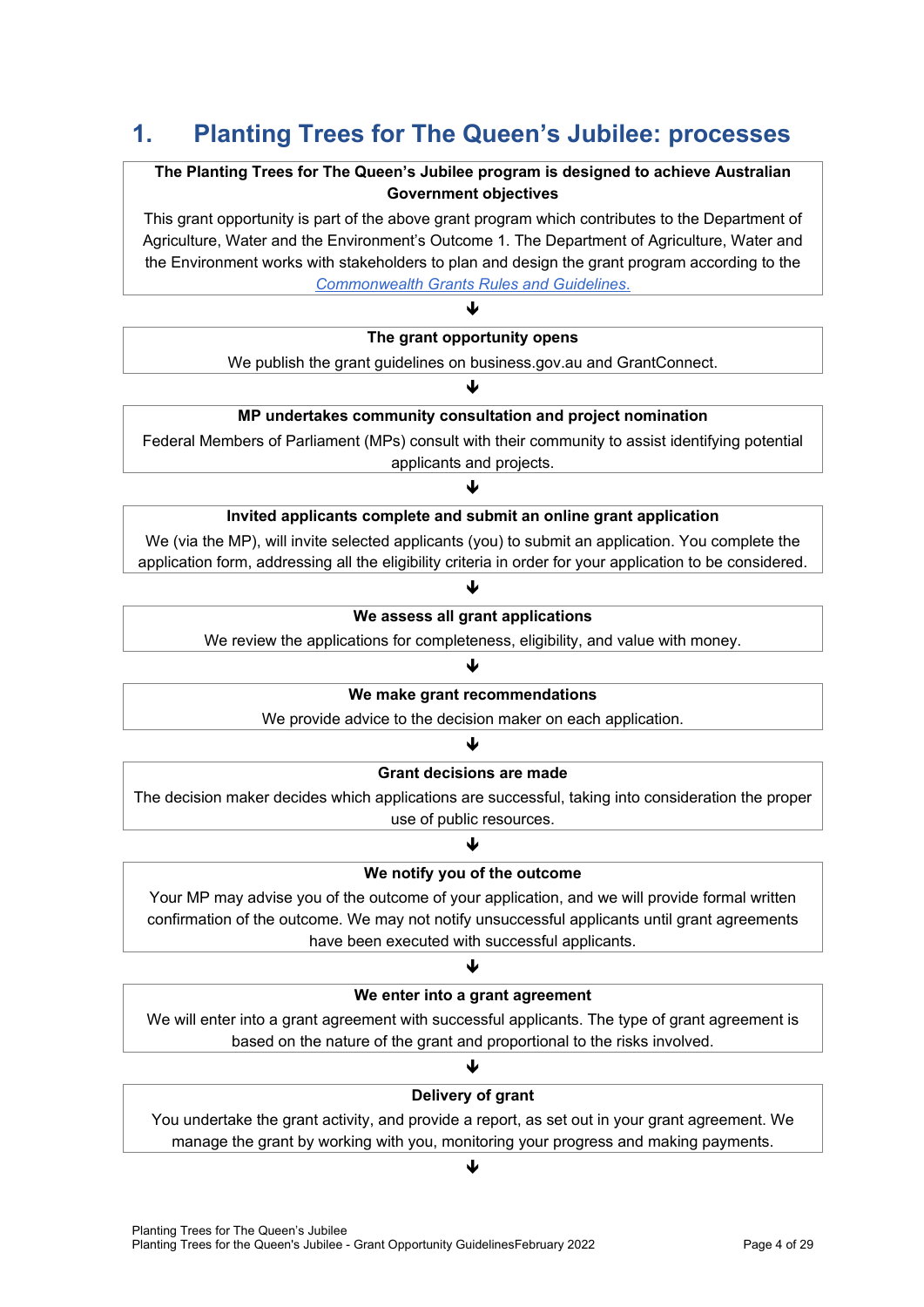#### **Evaluation of the Planting Trees for The Queen's Jubilee**

The Department of Agriculture, Water and the Environment evaluate the specific grant activity and Planting Trees for The Queen's Jubilee as a whole. We base this on information you provide to us and that we collect from various sources.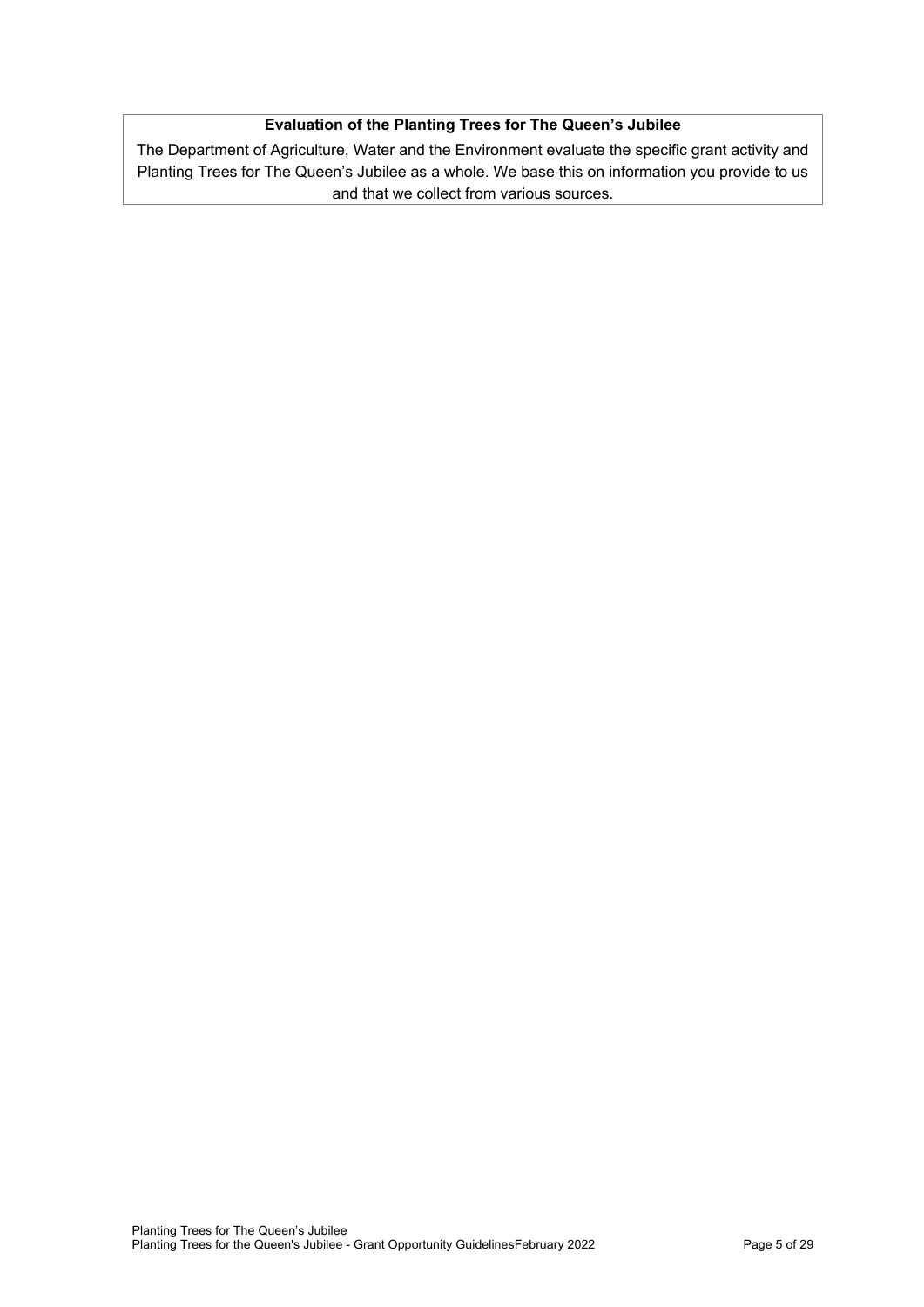# <span id="page-5-2"></span>**2. About the grant program**

Community-based tree planting events will be held across Australia to mark the Jubilee (70 years of service) of Her Majesty, Queen Elizabeth II, in 2022. Planting Trees for The Queen's Jubilee (the program) will run over 3 years across 2021-22 to 2023-24. The program will provide up to \$15.1 million of grant funding to eligible groups and organisations for community-based tree planting events.

The objective of the program is to mark the significant occasion of Her Majesty's Jubilee through community tree planting events across Australia.

The intended outcomes of the program are to:

- increase community awareness and celebration of Her Majesty's Jubilee
- create a legacy of tree plantings across the nation for Australians to enjoy that also serve to honour the memory of The Queen and her 70 years of service to Australia and the Commonwealth.
- increase and/or enhance the area of tree canopy.

The program complements other initiatives occurring across the Commonwealth to mark The Queen's Jubilee, such as tree planting initiative in the United Kingdom which is inviting people to "Plant a Tree for the Jubilee".[1](#page-5-0)

The available program funding is allocated equally across each of the 151 Federal electorates in Australia. Federal Members of Parliament (MPs) will be responsible for consulting with their local communities to identify suitable projects and organisations for nomination. Eligibility criteria for applicant organisations are set out in sections [4.1](#page-7-0) and [4.3.](#page-10-0) Applicants meeting these criteria are eligible for nomination by their local MP. MPs will invite nominated organisations to apply.

A wide range of groups and organisations are eligible to apply under the program, including community and environment groups, local governments, and schools (see section 4 Eligibility Criteria).

We administer the program according to the *[Commonwealth Grants Rules and Guidelines](https://www.finance.gov.au/government/commonwealth-grants/commonwealth-grants-rules-guidelines)* [\(CGRGs\)](https://www.finance.gov.au/government/commonwealth-grants/commonwealth-grants-rules-guidelines)[2.](#page-5-1)

This document sets out:

- the purpose of the grant program/grant opportunity
- the eligibility and assessment criteria
- **•** how we consider and assess grant applications
- how we notify applicants and enter into grant agreements with grantees
- how we monitor and evaluate grantees' performance
- responsibilities and expectations in relation to the opportunity.

The Department of Industry, Science, Energy and Resources (the department/we) is responsible for administering this grant opportunity on behalf of the Department of Agriculture, Water and the Environment.

We have defined key terms used in these guidelines in the glossary at section 13.

<span id="page-5-0"></span><sup>&</sup>lt;sup>1</sup> Se[e https://queensgreencanopy.org/](https://queensgreencanopy.org/)

<span id="page-5-1"></span><sup>2</sup> <https://www.finance.gov.au/government/commonwealth-grants/commonwealth-grants-rules-guidelines>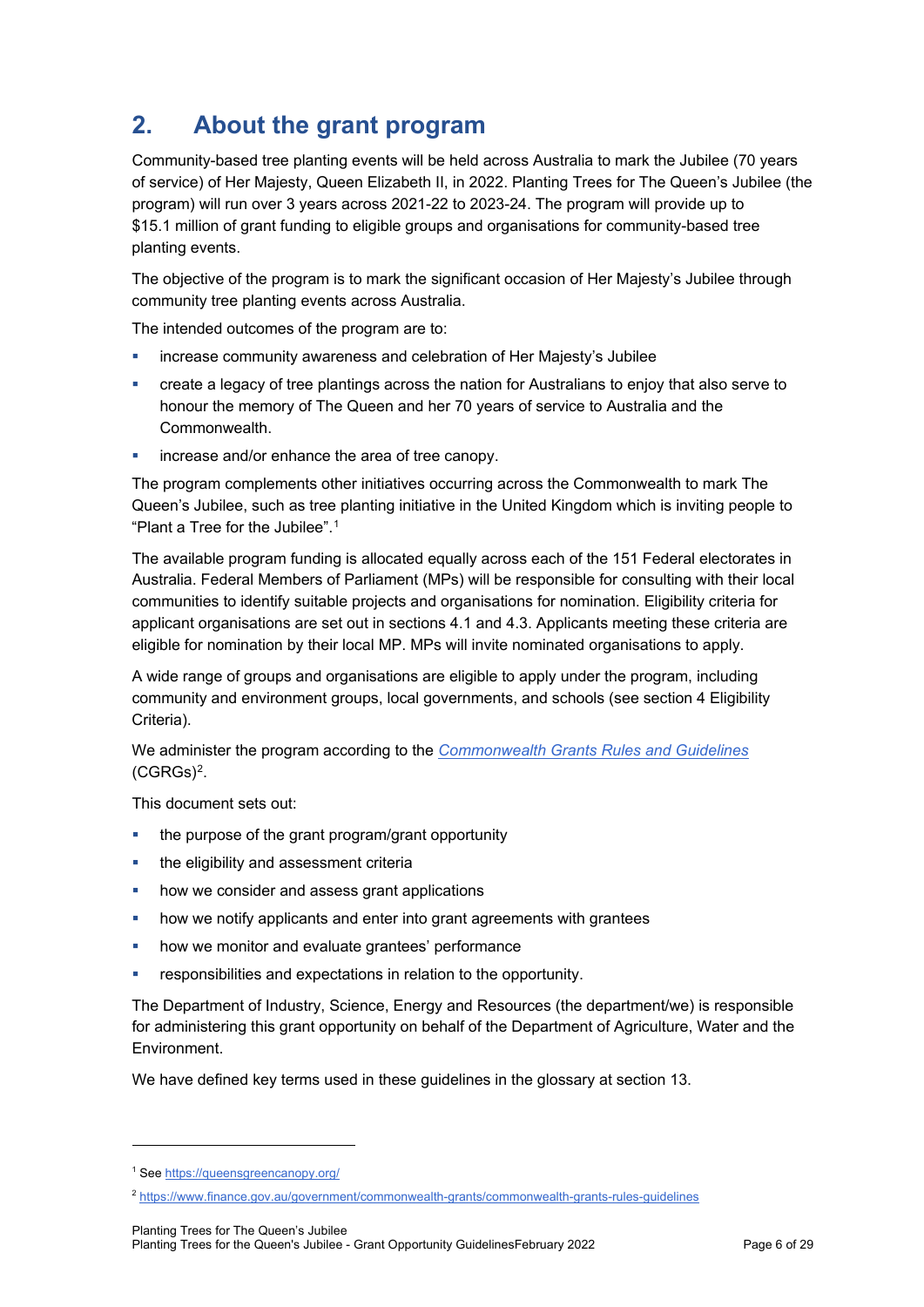You should read this document carefully before you fill out an application.

### 2.1. Community consultation, nomination and application process

Each MP will consult with their local communities in a manner appropriate for their electoral context to identify potential applicants and projects. This could include use of an existing consultation committee, or establishing a new consultation committee, with representatives from the local community.

The identified projects must be consistent with the intended program objectives and outcomes and the program criteria set out in these guidelines. MPs must advise the Department of the basis for project selection, declare conflicts of interest (where relevant), and provide a list of nominated applicants (or lead applicants or sponsors) and projects. Information about which organisations may need a sponsor or lead applicant to apply on their behalf is included in sections [4.1,](#page-7-0) [4.2](#page-9-0) and [4.3.](#page-10-0)

We, via the MP, will invite identified potential applicants (or lead applicants / sponsors) to apply for a grant for their nominated projects by sending them a link to apply via an online grant portal. Invited applicants must not forward the link to the application form to anyone else. Invited applicants must submit a completed application via the portal. Note:

- only applicants invited to apply can submit an application
- **for joint applications, lead applicants must submit the application**
- for sponsored organisations, the project sponsor must submit the application.

An invitation to submit an application by your MP does not guarantee that your application will be successful. We assess all applications for eligibility and completeness before making funding recommendations.

### 2.2. Impacts of Coronavirus (COVID-19)

Applicants need to consider the potential impacts of COVID–19 on the timeframe and delivery of their proposed projects when preparing their applications. Potential for delays (such as those due to requirements of government health orders) and the community's ability to participate should be factored into project designs and timeframes to enable completion within the program period.

# **3. Grant amount and grant period**

The Australian Government has announced a total of \$15.1 million for the Planting Trees for The Queen's Jubilee grant opportunity to provide up to \$100,000 to each of the 151 Federal electorates.

### <span id="page-6-0"></span>3.1. Grants available

Each electorate has total funding of up to \$100,000 to allocate to up to 10 successful applications. Projects are not to be dependent upon obtaining funding from other grant sources in order to proceed. However, they may complement other separate projects.

The grant amount will be up to 100 per cent of eligible project expenditure (grant percentage).

- The minimum grant amount is \$2,500.
- The maximum grant amount is \$20,000.

You are responsible for funding the remaining eligible and ineligible project costs.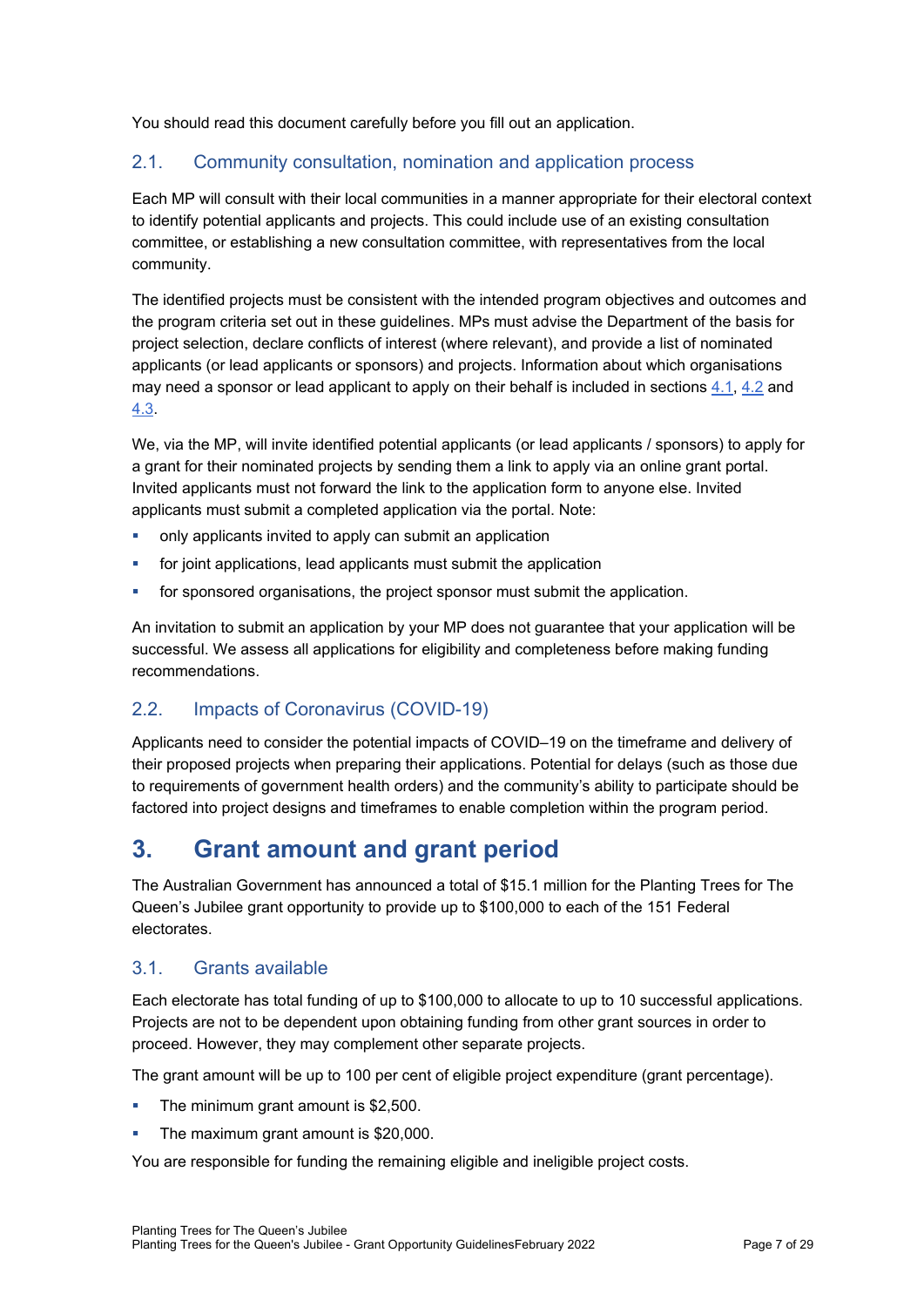Additional cash and/or in-kind contributions towards the project costs are encouraged but not required. Where you provide in-kind contributions (including labour, goods or services), you must calculate the dollar value using the following rate[:3](#page-7-1)

- In-kind labour/volunteer hours and/or professional advice should be calculated using \$47/hour.
- **Provision of goods is to be calculated at the retail or market price that the goods would have** been bought for.

We cannot fund your project if it receives funding for the same project activities from another grant source, such as a Commonwealth, State, Territory or local government grant. You can apply for a grant for your project under more than one government program, but if your application is successful, you must choose either the Planting Trees for The Queen's Jubilee grant or the other grant.

# 3.2. Project period

You must complete your project by 30 November 2023. However, while tree planting activities can continue into 2023, formal commemorative events must be undertaken during 2022 to coincide with the year of Her Majesty's Jubilee. Should environmental conditions or other circumstances arise that prevent this, you must actively manage your project's implementation so that it is completed by 30 November 2023.

You should factor in sufficient time for the following:

- obtaining required approvals
- sourcing and delivery of materials
- contracting tradespeople
- recruiting or replacing key personnel
- possible delays due to seasonal and weather conditions
- COVID restrictions; and other unforeseen circumstances that may prevent you completing your project on time.

# **4. Eligibility criteria**

We cannot consider your application if you do not satisfy all eligibility criteria.

The eligibility criteria may be waived or amended if a Senior Executive Officer within the Department of Agriculture, Water and the Environment responsible for the program deems that an entity type intended to be included within the program's scope has been inadvertently excluded due to an omission, error, or oversight in the way the eligibility criteria have been framed.

We cannot provide a grant if you are awarded funding from another government source for the same project activities and accept funding from that source.

# <span id="page-7-0"></span>4.1. Who is eligible?

To be eligible you must:

be invited to apply by your local MP, and

<span id="page-7-1"></span><sup>&</sup>lt;sup>3</sup> The rate provides the department with comparable estimates across all applications. The rate was informed by the average weekly earnings for May 2021 (\$1,798/week; seasonally adjusted; [ABS data\)](https://www.abs.gov.au/statistics/labour/earnings-and-work-hours/average-weekly-earnings-australia/latest-release) and is similar to volunteer value calculators such as <https://volunteeringqld.org.au/calculator> an[d https://www.volunteering.com.au/volunteer-calculator/.](https://www.volunteering.com.au/volunteer-calculator/)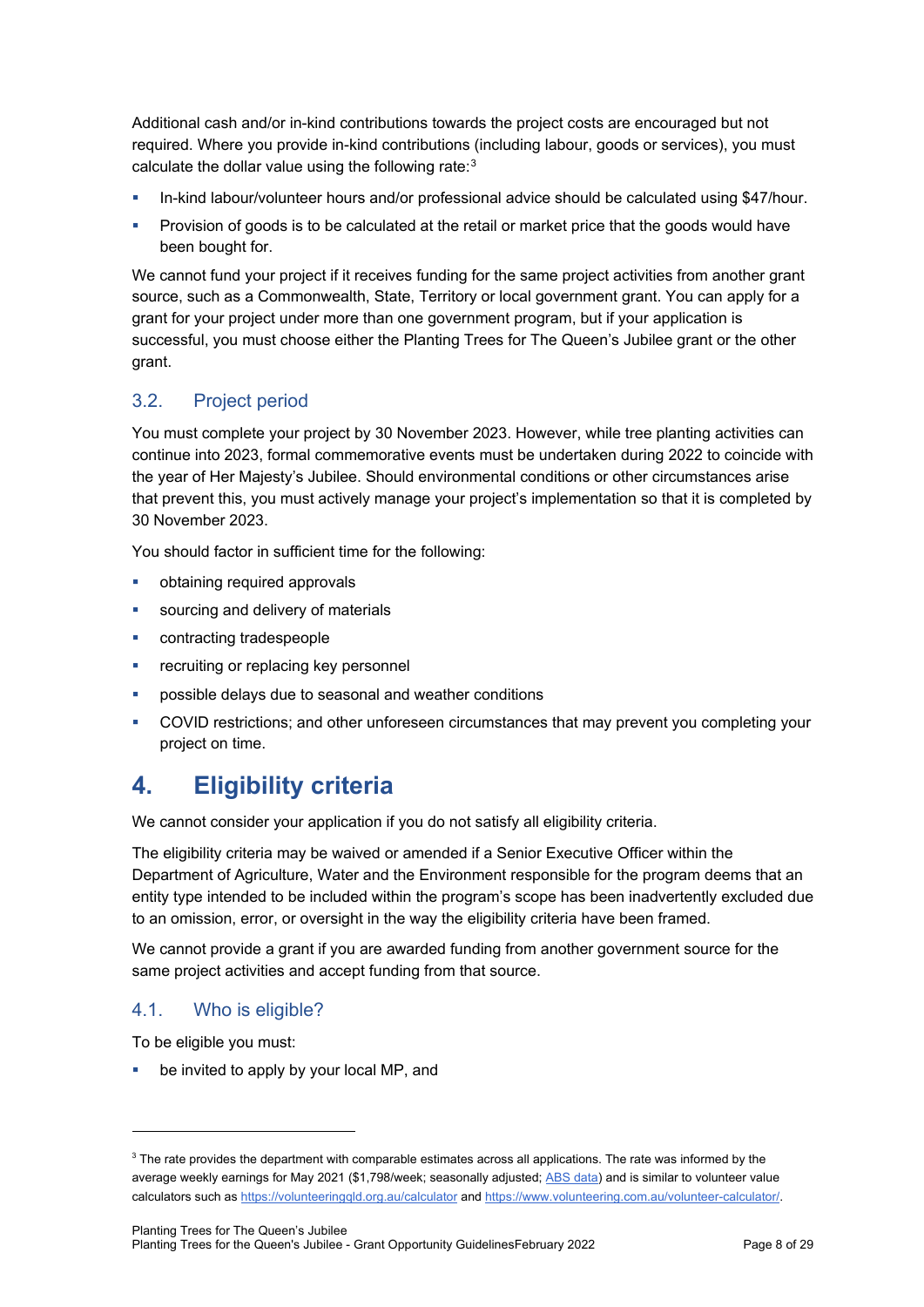- have an Australian Business Number (ABN), and
- be one of the following not-for-profit entities:
	- a not-for-profit organisation incorporated in Australia. For example:
		- **·** incorporated associations
		- a co-operative
		- **an incorporated Australian Public or Private Company**<sup>[4](#page-8-0)</sup>
		- an Aboriginal and/or Torres Strait Islander Corporation registered under the *[Corporations \(Aboriginal and /or Torres Strait Islander\) Act 2006](https://www.legislation.gov.au/Series/C2006A00124)*
		- **Indigenous land councils**
		- **F** religious organisations incorporated under legislation
		- **strata-title**
	- an incorporated Trustee on behalf of a Trust<sup>[5](#page-8-1)</sup>
	- a Queensland Parents and Citizens' Association (where the body is prevented from incorporation by its governing legislation but still considered a legal entity)
	- a State/Territory Government school in the ACT, QLD, NT or VIC<sup>[6](#page-8-2)</sup>
	- a State department of education (or its State Minister) in NSW, SA, TAS or WA acting as a project sponsor for one of its State Government schools (see section [4.2](#page-9-0) and the Program Fact Sheet available on business.gov.au)
	- an Australian State/Territory Government body or statutory authority (or the Commonwealth Minister(s) representing such a body or authority) that is:
		- a Regional Land Partnerships service provider applying on behalf of a community group (see section  $4.2$ )<sup>[7](#page-8-3)</sup>
		- a Western Australian Land Conservation District Committee (LCDC) or a legal entity applying on behalf of a LCDC (see section [4.2\)](#page-9-0)
		- **a** Committee of Management.
	- a local governing body as defined by the *[Local Government \(Financial Assistance\) Act](https://www.legislation.gov.au/Details/C2016C00566) [1995](https://www.legislation.gov.au/Details/C2016C00566)* or one of the following considered to be local governing bodies:
		- **Anangu Pitiantiatiara, Maralinga,** Gerard, Nepabunna and Yalata local governing bodies in SA
		- **Cocos (Keeling) Islands Shire Council**
		- **Lord Howe Island Board**
		- **Norfolk Island Regional Council**
- The Outback Communities Authority
- The Shire of Christmas Island
- The Silverton and Tibooburra villages in NSW
- The Trust Account in the NT, and
- **ACT Government.**

If applying as a not-for-profit organisation, you must demonstrate your entity status in your application.

<span id="page-8-0"></span><sup>4</sup> Company is a company incorporated under the *Corporations Act 2001* (Cth). Some Catholic schools run by Religious Institutes or Public Juridic Persons (PJP) are Australian Public Companies.

<span id="page-8-1"></span><sup>&</sup>lt;sup>5</sup> As Trusts are not legal entities in their own right, only the Trustee for the Trust is eligible to apply. If applying as an incorporated Trustee of a Trust you must provide relevant trust documents (e.g., signed Trust Deed and subsequent amendments) confirming your ability to act on behalf of the trust with your application.

<span id="page-8-2"></span><sup>6</sup> These schools should apply using the school's unique ABN.

<span id="page-8-3"></span> $7$  Regional Land Partnerships service providers are contracted by the Department of Agriculture, Water and the Environment to deliver a range of environment-related services. A list is available a[t www.nrm.gov.au/regional/regional-nrm-organisations](http://www.nrm.gov.au/regional/regional-nrm-organisations) (but Torres Strait Marine Authority and Oceanwatch are excluded).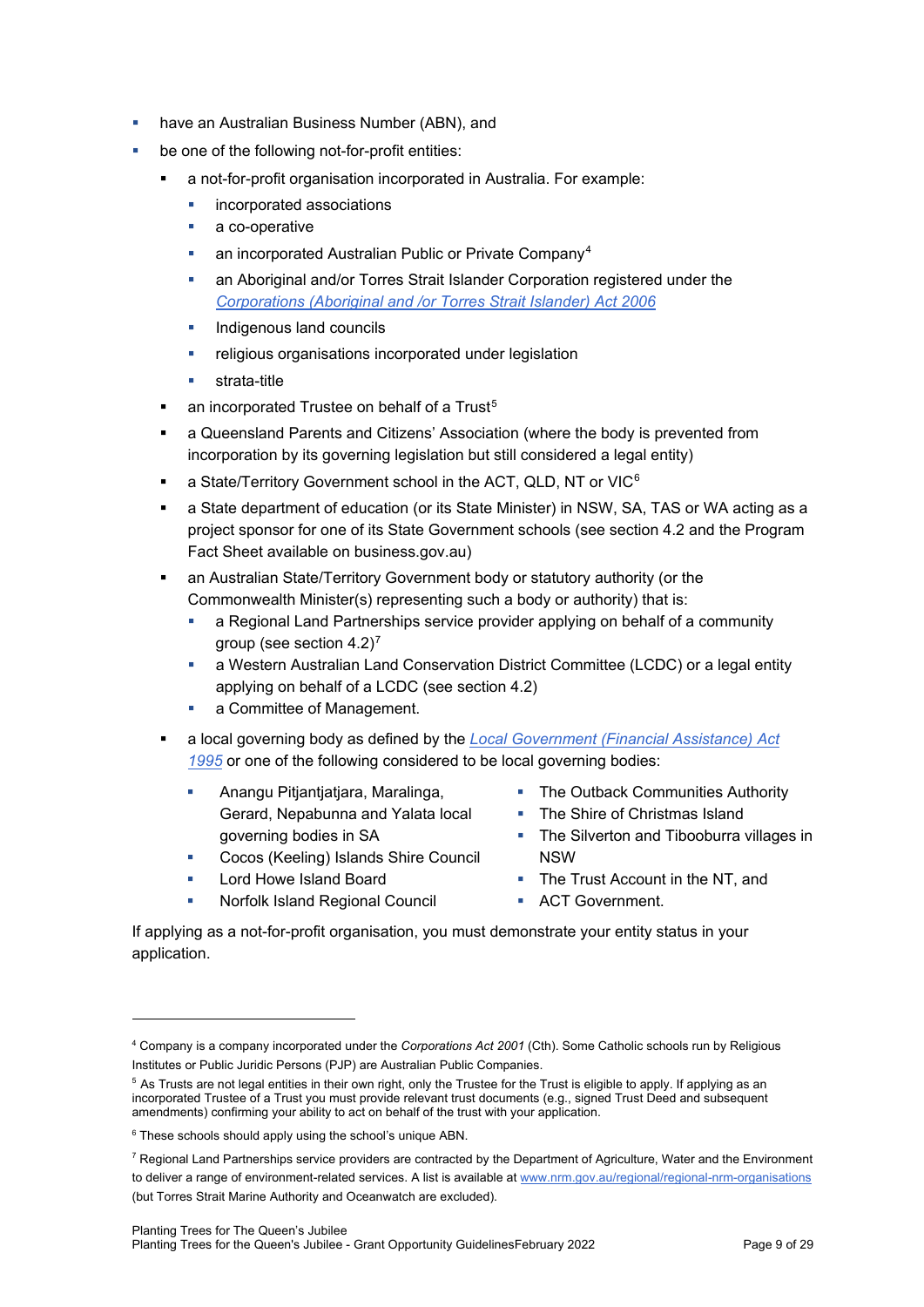Eligible entities may be nominated for one or more projects provided they and, where relevant, their sponsored organisation(s), have capacity to implement them by November 2023.

Special sponsoring arrangements as set out in section [4.2](#page-9-0) apply to the following potential applicants who are not eligible for a grant unless an eligible project sponsor applies on their behalf:

- unincorporated entities
- State Government schools in the States of NSW, SA, TAS and WA
- Catholic schools that are not independent Catholic schools
- Independent schools which are not legal entities with an ABN.

Joint (consortia) applications are acceptable, provided a lead organisation is appointed as the applicant, will be the main driver of the project, and is eligible to apply (see section [6.2](#page-16-0) for more details). [8](#page-9-1)

#### <span id="page-9-0"></span>4.2. Project Sponsor

If you are an organisation that may not be able to incorporate<sup>[9](#page-9-2)</sup> or is one of those mentioned in section [4.1](#page-7-0) as requiring sponsorship, you may be able to nominate an entity that meets the eligibility criteria in section [4.1](#page-7-0) as your project sponsor.

The project sponsor will need to:

- **be nominated by your MP**
- **submit the application on behalf of your organisation**
- **•** be authorised to enter into a grant agreement
- support the sponsored organisation to implement the project, and
- be responsible for any obligations under the agreement with the Commonwealth.

Project sponsors may act as a sponsor for more than one project, provided they have capacity to support the sponsored organisation(s) and delivery of their project(s) by November 2023.

Registered State Government schools in NSW, SA, TAS and WA must be sponsored and can do so in one of three ways:

- be sponsored by their respective State Department of Education or State Minister (or equivalent)
- be sponsored through their school Parents and Citizens Association, Parent and Friends Group, or equivalent (if these are incorporated, or a Queensland P&C listed in section [4.1\)](#page-7-0).
- **•** be sponsored by another eligible entity listed in section [4.1.](#page-7-0)

Catholic schools (that are not independent Catholic schools) must be sponsored by another eligible entity listed in section [4.1.](#page-7-0) In many cases the relevant archdiocese, diocese or the Catholic education authority in your State/Territory<sup>[10](#page-9-3)</sup> may be able to act as the project sponsor.

Parents and Citizens groups for Catholic schools typically use a constitution that does not incorporate them. Such groups must be sponsored by another eligible entity (see section [4.1\)](#page-7-0).

<span id="page-9-1"></span><sup>&</sup>lt;sup>8</sup> The Australian Government recognises that some organisations may seek to form consortia in order to apply for a grant under the Program. Consortia are eligible to apply and the relevant conditions applicable to consortia are at sectio[n 6.2](#page-16-0) 'Joint Applications'

<span id="page-9-2"></span><sup>&</sup>lt;sup>9</sup> Depending on how entities are constituted, this may apply to a variety of potential applicant organisations such as some landcare, coastcare, bushcare, 'friends of', and similar groups; parish churches; rural fire brigades; state emergency services; scout groups; Parents and Citizens groups; or Parents and Friends groups.

<span id="page-9-3"></span><sup>&</sup>lt;sup>10</sup> Catholic State/Territory education offices[: NSW,](https://www.csnsw.catholic.edu.au/) [NT,](https://www.ceont.catholic.edu.au/) [QLD,](https://qcec.catholic.edu.au/about-qcec/catholic-school-authorities/) [SA,](https://www.cesa.catholic.edu.au/) [TAS,](https://www.catholic.tas.edu.au/) [VIC,](https://www.cecv.catholic.edu.au/) [WA,](https://www.cewa.edu.au/) [ACT](https://cg.catholic.edu.au/)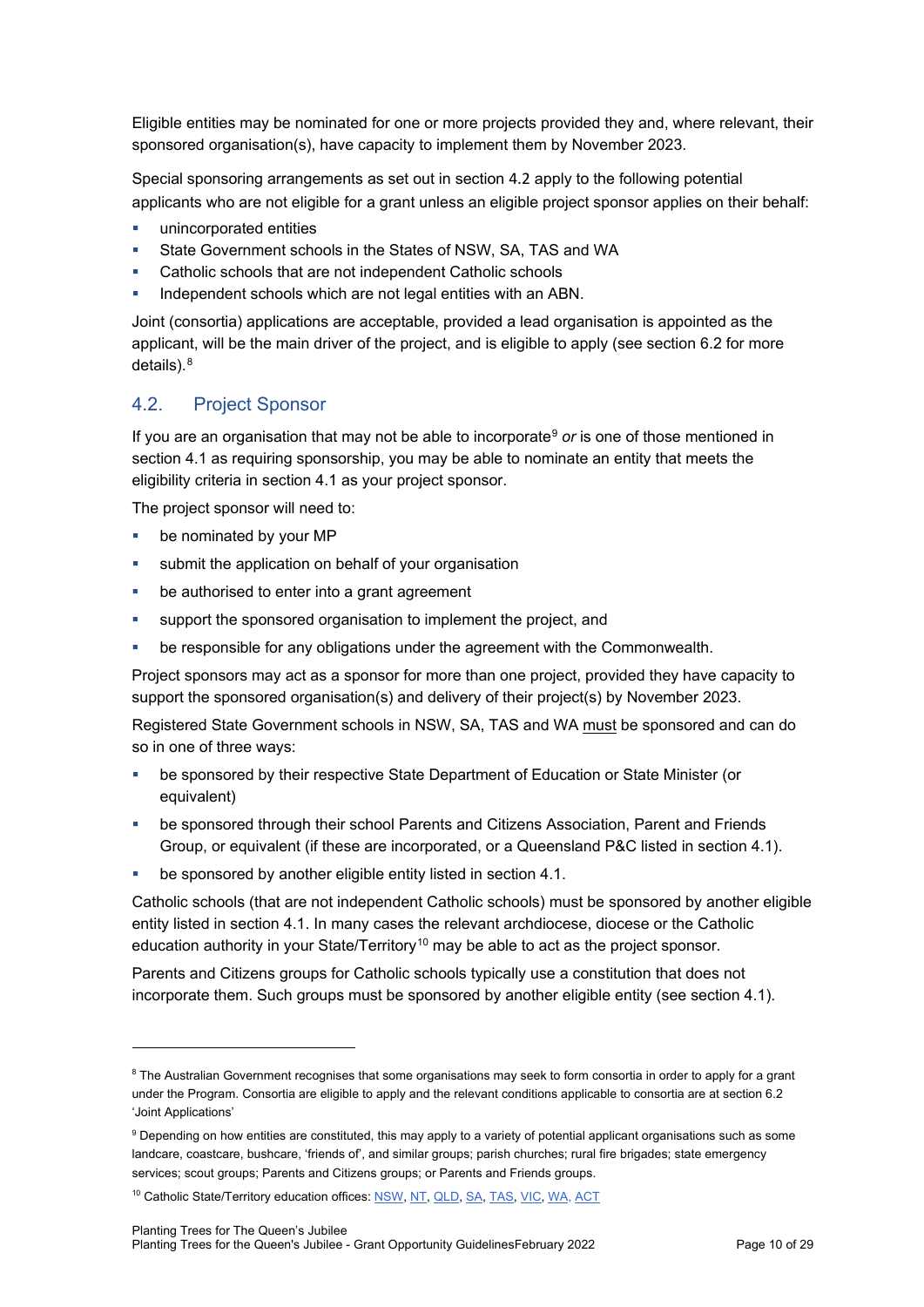Independent schools vary in how they are legally constituted. If the school is not a legal entity with an ABN, or incorporated, the school must be sponsored by another eligible entity listed in section [4.1.](#page-7-0) While any eligible entity could act as a sponsor, the appropriate sponsor may be a parent or overarching body (e.g., an archdiocese or diocese) and the school should consult these.

Further details on school sponsorship, including relevant State education department contacts are available in an accompanying program fact sheet at business.gov.au.

#### <span id="page-10-0"></span>4.3. Additional eligibility requirements

In order to be eligible you must also:

- apply for the project and not exceed the grant amount agreed to, and nominated by, your MP
- provide the relevant mandatory documentation outlined in section [6.1.](#page-16-1)

#### 4.4. Who is not eligible?

You are not eligible to apply if you are:

- a for-profit organisation
- an individual (unless a State/Territory Minister acting as a project sponsor for a registered State/Territory school)
- **a** partnership
- an unincorporated association (unless sponsored. See section [4.2\)](#page-9-0)
- **a Regional Development Australia Committee**
- a trust $11$
- a Commonwealth, State, Territory or local government agency or body (including government business enterprises) unless listed in sectio[n 4.1.](#page-7-0)
- **a** non-corporate Commonwealth entity
- a political party, political organisation or lobbyist
- an organisation that is not based in Australia.
- an organisation, or your project partner is an organisation, included on the National Redress Scheme's website on the list of 'Institutions that have not joined or signified their intent to join the Scheme' [\(www.nationalredress.gov.au\)](http://www.nationalredress.gov.au/)<sup>[12](#page-10-2)</sup>
- an employer of 100 or more employees that has [not complied](https://www.wgea.gov.au/what-we-do/compliance-reporting/non-compliant-list) with the *Workplace Gender Equality Act (2012)*.
- **any organisation not included in section [4.1](#page-7-0)**

### 4.5. What qualifications or skills are required?

If you are successful, relevant personnel working on the project who are likely to come into contact with children and/or vulnerable people must maintain the following registration/checks that may be applicable in your State/Territory:

- **Working with Vulnerable People registration**
- Working with Children check.

<span id="page-10-1"></span><sup>&</sup>lt;sup>11</sup> Note: An incorporated trustee may apply on behalf of a trust as set out in section [4.1.](#page-7-0)

<span id="page-10-2"></span><sup>12</sup> The direct link is<https://www.nationalredress.gov.au/institutions/institutions-have-not-yet-joined>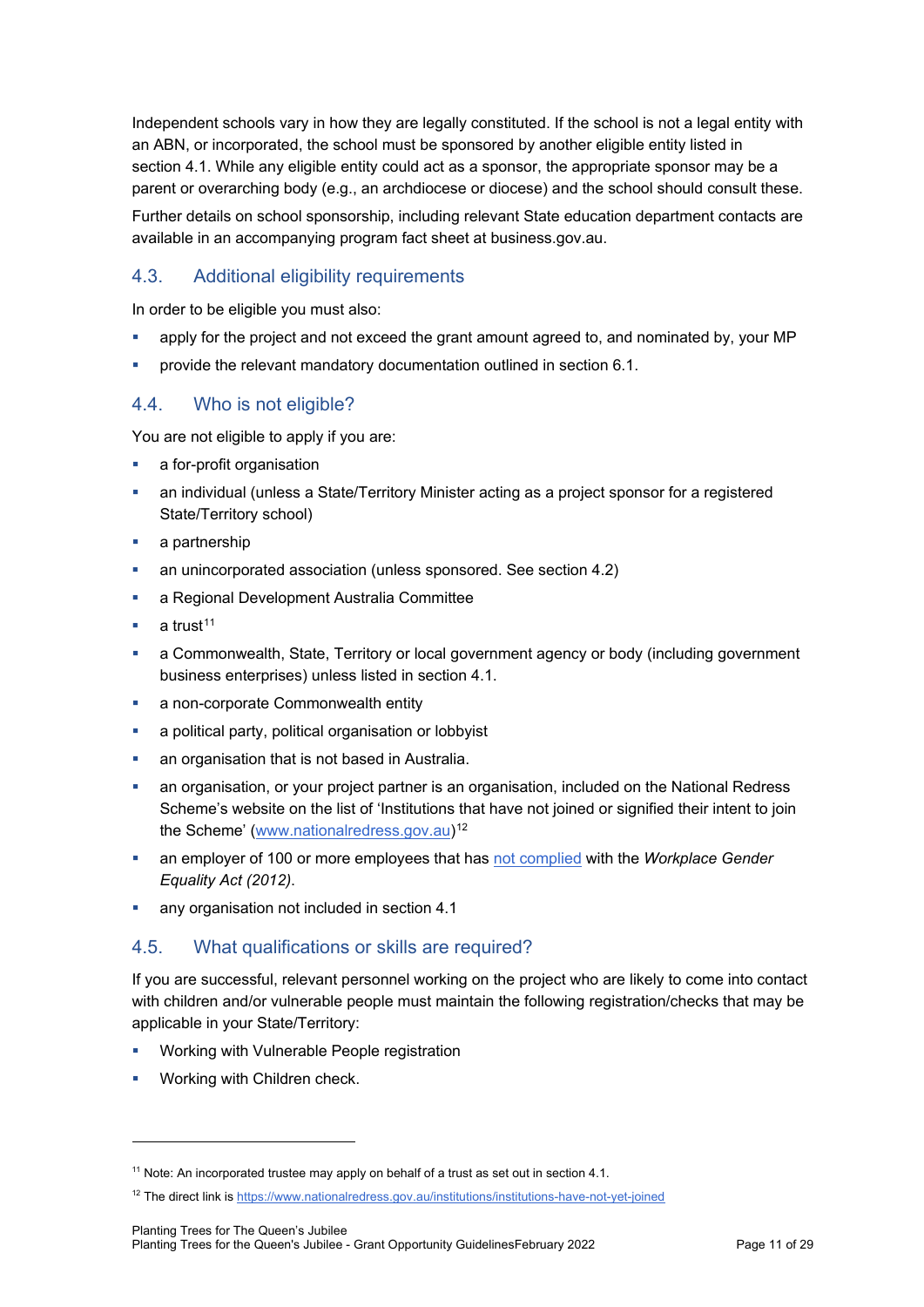# **5. What the grant money can be used for**

## <span id="page-11-5"></span>5.1. Eligible activities

To be eligible your project must:

- be aimed at the program objectives and outcomes outlined at section [2](#page-5-2)
- include at least one formal commemorative event in 2022 to mark The Queen's Jubilee  $commemorations<sup>13</sup>$  $commemorations<sup>13</sup>$  $commemorations<sup>13</sup>$
- **EXED** include recognition that the plantings are part of The Queen's Jubilee commemorations through signage or a plaque(s) (section [11.8\)](#page-24-0)
- be consistent with the project, and requested grant funding (not exceeding the grant amount), that your MP nominated
- include eligible activities (listed below) and have a plan for how you will carry out the project
- be undertaken for a public purpose and not be directed towards making a profit as its primary objective<sup>[14](#page-11-1)</sup>
- not only propose purchase of goods or assets (such as materials, tools, infrastructure, or equipment)
- **•** commit to providing the photographic evidence outlined in section [11.2.1](#page-21-0) and the commemorative event information in section [11.2.2](#page-22-0)
- seek at least a \$2,500 grant (section [3.1\)](#page-6-0)
- be undertaken in an eligible location (see section [5.3\)](#page-13-0)
- **•** represent value for money.

Eligible activities must directly relate to the project and can include:

- tree planting site preparation activities. For example:
	- control of weeds and pests<sup>[15](#page-11-2)</sup>
	- **Fig.** removal of waste/debris from the site
	- soil preparation (e.g., ripping, scraping, hole digging)
	- application of soil treatments/ameliorants (e.g. fertiliser, compost, water crystals)
- planting of regionally appropriate tree species (see requirements in section [5.2\)](#page-12-0)
- installation of fencing, stakes, bollards and/or tree guards/protectors to protect plantings<sup>[16](#page-11-3)</sup>
- installation of drip irrigation
- conducting Queen's Jubilee commemorative event(s) in association with plantings<sup>[17](#page-11-4)</sup>
- installation of durable commemorative signage/plaque(s)

<span id="page-11-0"></span> $13$  The Queen's Jubilee events will be expected to follow certain protocols. Further guidance will be available at business.gov.au

<span id="page-11-1"></span><sup>&</sup>lt;sup>14</sup> The project is to provide benefits broader than only to the applicant (or sponsored organisation).

<span id="page-11-2"></span><sup>&</sup>lt;sup>15</sup> Useful guidance on weed control is available at [weeds.org.au](https://weeds.org.au/) and on pest control at pestsmart.org.au.

<span id="page-11-3"></span> $16$  Fencing may be required to protect plantings (e.g, from stock or other animals). Bollards may be needed to restrict vehicle access. Temporary tree guards may be needed to protect plants while establishing. The program will also support permanent guards in urban areas. Use of products made from recyclable materials is encouraged.

<span id="page-11-4"></span> $17$  At least one commemorative event must occur in 2022. For clarity, events do not have to be conducted at completion of plantings.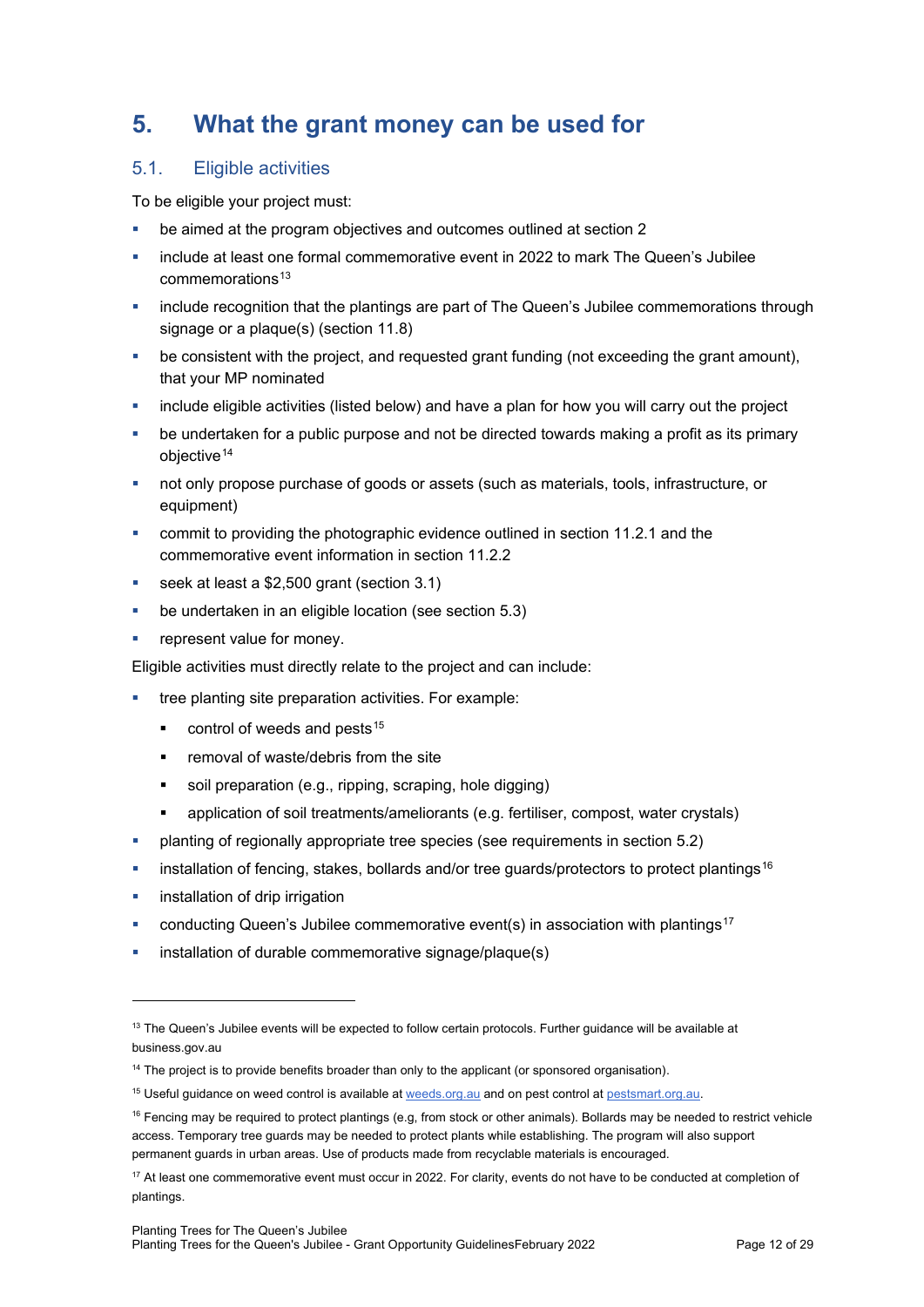- monitoring and maintenance of tree plantings to support long-term establishment. For example:
	- **EXEC** installation of tree guards
	- control of weeds and pests
	- **•** watering
- obtaining required permissions, licences, permits, and/or planning, environmental, heritage or other regulatory approvals
- project design and management.

We may also approve other activities.

#### <span id="page-12-0"></span>5.2. Tree planting requirements

All projects must abide by the following tree planting requirements:

- approval of the site owner and, where applicable, relevant authorities, is to be obtained prior to planting being undertaken
- tree species may be Australian native species or non-native species, but must be regionally appropriate
- $\bullet$  tree species must be species that, when mature, have a height of 2 metres or more<sup>[18](#page-12-1)</sup>
- tree species must not be known weed species or be potential or exotic weed species.<sup>[19](#page-12-2)</sup> For example [Athel pine,](https://profiles.ala.org.au/opus/weeds-australia/profile/Tamarix%20aphylla) [English Broom,](https://profiles.ala.org.au/opus/weeds-australia/profile/Cytisus%20scoparius) [European](https://profiles.ala.org.au/opus/weeds-australia/profile/Olea%20europaea%20subsp.%20europaea) and [African Olives,](https://profiles.ala.org.au/opus/weeds-australia/profile/Olea%20europaea%20subsp.%20cuspidata) some species of [Willow.](https://profiles.ala.org.au/opus/weeds-australia/profile/Salix%20spp.%20except%20S.babylonica,%20S.x%20calodendron%20&%20S.x%20reichardtii)
- plantings must be placed in a long-term position to provide a commemorative legacy
- **trees may be planted at one or more sites**
- reasonable efforts are to be made to support establishment of plantings. This includes provision of protective guards (where needed) and follow up maintenance, such as weeding and watering if required, for at least 12 months after site planting
- **•** provision should be made (from the project budget) to procure trees during the project period to replace potential minor plant losses in the 12 months after the initial planting
- durable signage or a plaque(s) identifying the plantings are part of The Queen's Jubilee commemorations are required in accord with section [11.8](#page-24-0) and the related program funding recognition guidelines.

Use of tubestock or established trees for tree-planting events is recommended. However, use of direct seeding alone, or in combination with planting, is permissible where larger scale planting is being undertaken.

Applicants are encouraged to consider how commemorative plantings can provide enduring environmental and community benefits. This includes:

- how they may provide additional food sources and habitat for native fauna;
- improve the connectivity, extent and condition of existing natural habitats;
- **Falle 1** reduce urban heat effects:
- beautify the local environment; create colour; create or enhance local vegetation themes; and

<span id="page-12-1"></span><sup>&</sup>lt;sup>18</sup> Projects are not expected to have achieved tree heights of 2m or more by their project completion dates, but species must have potential grow to this height.

<span id="page-12-2"></span><sup>&</sup>lt;sup>19</sup> This includes, but is not limited to, the 3[2 Weeds of National Significance;](https://weeds.org.au/) National Environmental Alert List species and Agricultural Sleeper Weed List species (see [https://weeds.org.au/overview/lists-strategies/\)](https://weeds.org.au/overview/lists-strategies/); and those that are declared noxious or pest plants in your State/Territory.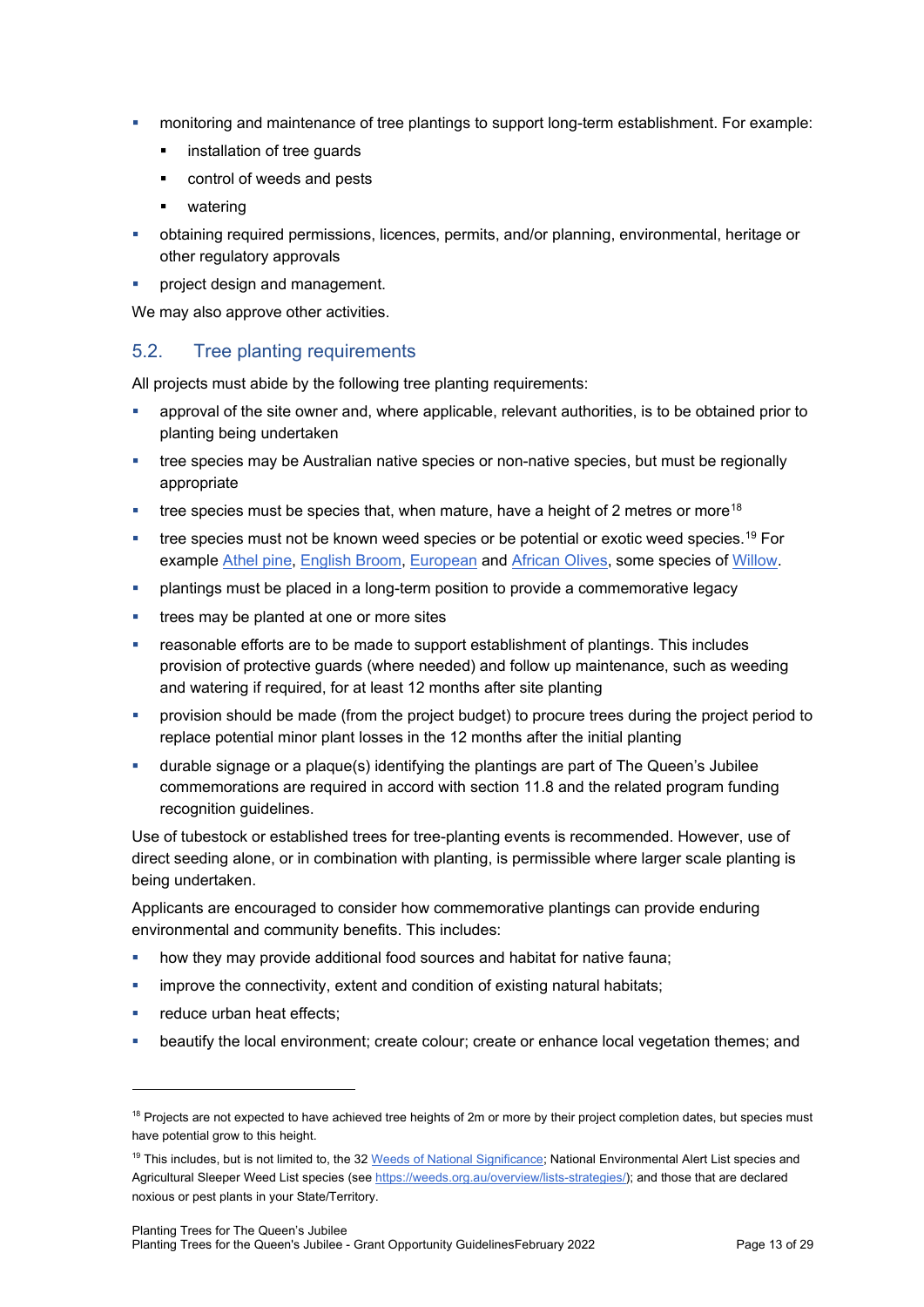enhance community well-being and enjoyment of their local environment.

The program will not fund the provision of, or planting of understorey species. However, these may form part of a co-contribution to a project or be undertaken separately.

### <span id="page-13-0"></span>5.3. Commemorative event requirements

All projects are required to hold a formal commemorative event in association with their plantings in 2022 to coincide with the year of The Queen's Jubilee. There is no requirement to hold more than one formal commemorative event if tree plantings occur in stages or at multiple sites. However, more than one event can be held (if appropriate). For example, a local government, may organise events in more than one town.

Commemorative events will be required to have a degree of formality fitting for an event associated with recognising Her Majesty. You will be expected to cooperate with, and facilitate, inclusion of the Minister, your local MP, the department, and/or other dignitaries or representatives in your commemorative event (or an alternate event) where requested. Further guidance on these requirements will be made available in the program's commemorative event guidelines, which will be made available at business.gov.au. Event reporting requirements are provided in section [11.2.1](#page-21-0) and [11.2.2.](#page-22-0)

### <span id="page-13-2"></span>5.4. Eligible locations

Your project must be undertaken within Australia's Federal electoral boundaries. Your local Member of Parliament will be responsible for nominating projects in their respective electorates. Your project can include planting activities at more than one location. [20](#page-13-1)

### <span id="page-13-3"></span>5.5. Eligible expenditure

You can only spend grant funds on eligible expenditure you have incurred on an agreed project as defined in your grant agreement.

To be eligible, expenditure must:

- be incurred by you within the project period (unless otherwise agreed by the department)
- **be a direct cost of the project**
- **meet the eligible expenditure guidelines.**

Materials, equipment or other goods/assets must only be purchased if they are required to meet the project objectives, represent value with money, and will be installed or used during the project or are trees on hand to replace potential losses.

Eligible expenditure items are:

- costs of project related administration, planning, consultation, coordination, monitoring and reporting
- costs of suppliers, consultants, specialists/experts and contracted labour undertaking eligible project activities
- **purchase of materials and products required to deliver eligible project activities (e.g.,** herbicides, seed, tubestock, mulch/compost, soil ameliorants, tree guards, weed matting, planting hardware, fencing materials, bollards, etc.)

<span id="page-13-1"></span><sup>&</sup>lt;sup>20</sup> Federal electoral boundaries are those as at program opening and can be found at <https://www.aec.gov.au/Electorates/maps.htm>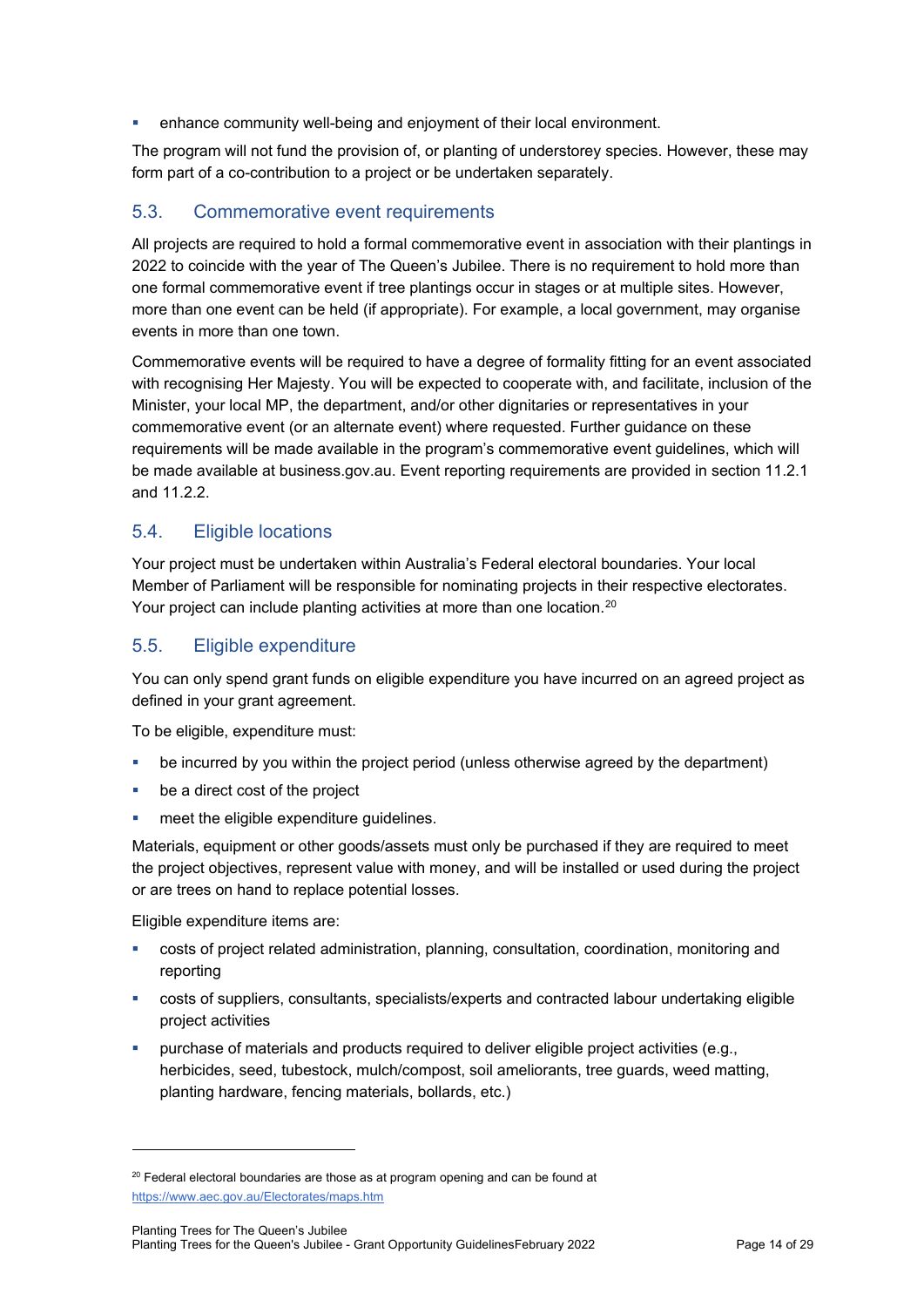- costs of obtaining required permissions, licences, permits, and/or planning, environmental, heritage or other regulatory approvals
- purchase, lease or hire of equipment and its operational cost where required to deliver eligible project activities (e.g., knapsacks/weed sprayers, buckets, spades, weeding tools)
- installation of equipment and infrastructure as part of eligible project activities (e.g., tree guards, signage/plaques, fencing)
- **•** project related mapping, surveys, monitoring and analysis activities
- design and production of project and commemorative event communications (e.g., project/event promotion, website material, signage/plaques.
- venue/facility hire required to deliver eligible project activities
- commemorative event related costs, such as hire of microphone/public announcement equipment, marquee, security and toilets
- provision of light refreshments/morning tea/drinks/tea/coffee (excluding alcohol) to maintain hydration and support safe community participation at community events
- first aid and personal protective equipment required to deliver eligible project activities (e.g., gloves, masks, earmuffs, sunscreen, safety glasses)
- project related insurance costs required to deliver eligible project activities.

We may update the guidance on eligible and ineligible expenditure from time to time. If your application is successful, the version in place when you submitted your application applies to your project.

You may elect to commence your project from the date we notify you if your application is successful. We are not responsible for any expenditure you incur until a grant agreement is executed. The Commonwealth will not be liable, and should not be held out as being liable, for any activities undertaken before the grant agreement is executed.

Not all expenditure on your project may be eligible for grant funding. The Program Delegate (who is a manager within the department with responsibility for the program) makes the final decision on what is eligible expenditure and may give additional guidance on eligible expenditure if required.

### 5.6. What you cannot use the grant for

Expenditure items that are not eligible are:

- activities that do not lie within the eligible locations (see section [5.4\)](#page-13-2)
- activities already funded through another Australian, state or territory, or local government program
- the cost of provision of goods, services or support activities not related to the eligible project activities
- the cost of business as usual activities, including staff salaries and consumables, recurring or ongoing expenditure (e.g. annual maintenance)
- retrospective costs (incurred prior to grant approval), including costs incurred in the preparation of a grant application or related documentation
- meals and alcohol
- **PEDE PROVISION AND PROVISION AND PROVISION AND PROVISION**
- earthworks or landscaping that is unrelated to tree planting site preparation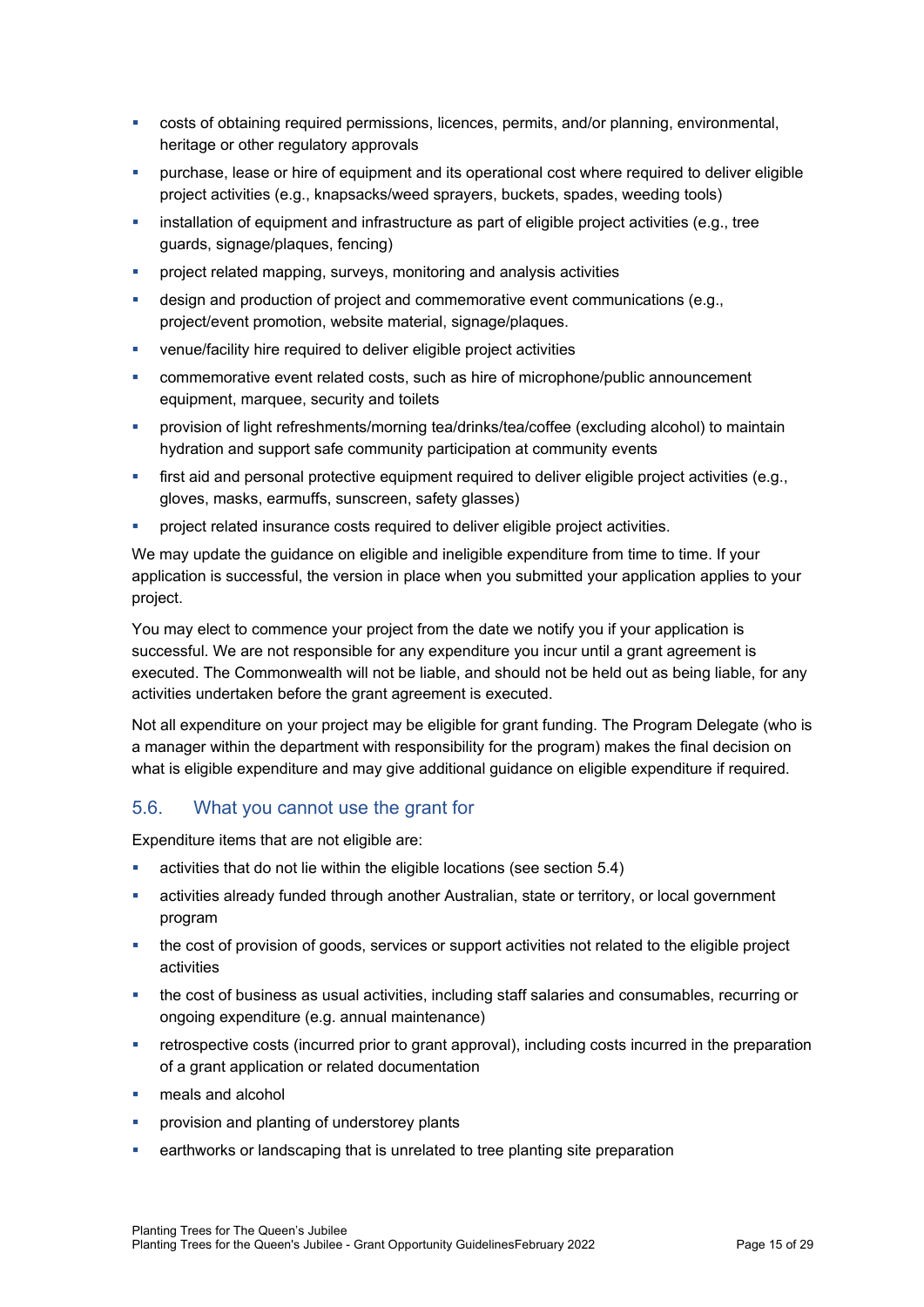- planting of species that are known to be, or have the potential to become, an agricultural or environmental weed. This may include some species when planted out of region.
- planting of species that are not regionally appropriate
- broad scale clearing of native vegetation, including native grasslands
- **willow removal where professional advice has not been sought**
- **Fig.** fencing of property boundaries
- activities that deliver primarily a private benefit or are the normal responsibility of landholders
- business activities where the primary purpose is for profit
- major construction/capital works
- **•** purchase or acquisition of land or buildings
- creation or installation of works of art or public art
- **activities involving political advocacy**
- overseas travel
- production of clothing, equipment or merchandise for distribution
- general water use efficiency, such as more efficient sprinklers for golf and bowls clubs or grey water recycling
- subsidy of general ongoing administration of an organisation such as electricity, phone and rent.

# **6. How to apply**

Before applying you should read and understand these guidelines, the sample application form and the sample grant agreement published on business.gov.au and GrantConnect.

You will need to set up an account to access our online [portal.](https://portal.business.gov.au/) The portal allows you to apply for and manage a grant or service in a secure online environment.

You may submit one or more applications, provided you have capacity to implement the project(s) by November 2023.

To apply, you must:

- be invited by your MP to submit an application
- complete an online application form via business.gov.au for each project<sup>[21](#page-15-0)</sup>
- provide all the information requested
- address all eligibility criteria
- **include all necessary attachments**
- submit your application(s) on the portal by the closing date and time specified.

You can view and print a copy of your submitted application on the portal for your own records.

You are responsible for making sure your application is complete and accurate. Giving false or misleading information is a serious offence under the *Criminal Code Act 1995* (Cth). If we consider that you have provided false or misleading information we may not progress your application. If you find an error in your application after submitting it, you should call us immediately on 13 28 46.

<span id="page-15-0"></span><sup>&</sup>lt;sup>21</sup> Note: Submission of a project application to the department is different to submitting an Expression of Interest (EOI) to your local Member as part of their own EOI and nomination processes.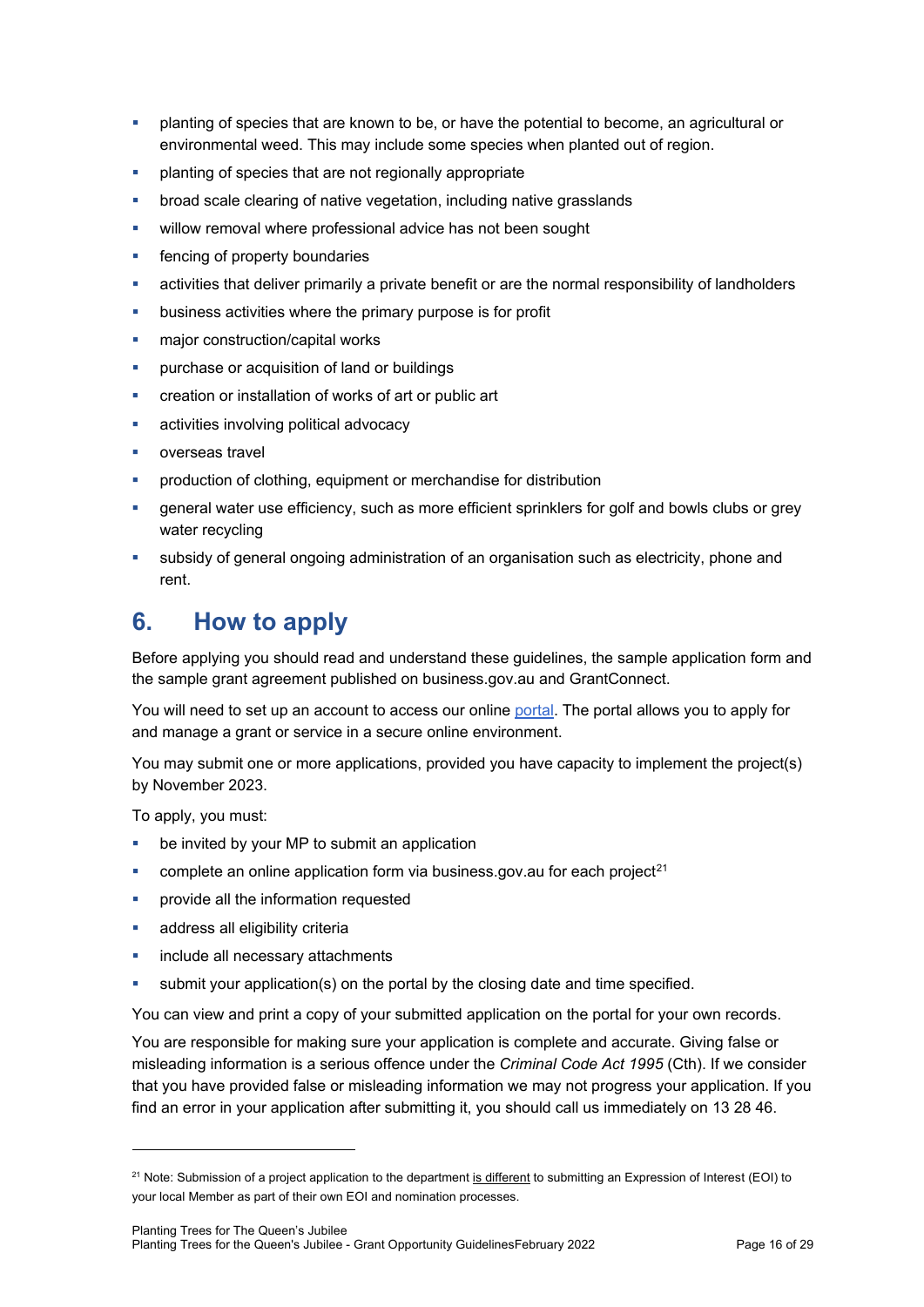If we find an error or information that is missing, we may ask for clarification or additional information from you that will not change the nature of your application. However, we can refuse to accept any additional information from you that would change your submission after the application closing time.

If you need further guidance around the application process, or if you have any issues with the portal, [contact us](https://www.business.gov.au/contact-us) at business.gov.au or by calling 13 28 46.

#### <span id="page-16-1"></span>6.1. Attachments to the application

We may require the following documents with your application:

- evidence of your incorporated association or not-for-profit status (if applicable)
- trust deed and subsequent amendments (if applying as a Trustee on behalf of a Trust)
- **EXECTER 1** letters of support from project partners (for joint/consortia applications).

You must attach supporting documentation in line with the instructions provided in the form. You should only attach requested documents. The total of all attachments cannot exceed 20MB. We will not consider information in attachments that we do not request.

#### <span id="page-16-0"></span>6.2. Joint applications

We recognise that some organisations may want to join together as a group to deliver a project. In these circumstances, you must appoint a lead organisation. Only the lead organisation can submit the application form and enter into the grant agreement with the Commonwealth. Sponsors of an ineligible entity must be an eligible entity type as outlined in section [4.1.](#page-7-0) Note that individuals and partnerships are not eligible and cannot be a 'lead organisation.' The application should identify all other members of the proposed group and include a letter of support from each of the project partners.

Each letter of support should include:

- **details of the project partner**
- an overview of how the project partner will work with the lead organisation and any other project partners in the group to successfully complete the project
- an outline of the relevant experience and/or expertise the project partner will bring to the group
- the roles/responsibilities the project partner will undertake, and the resources it will contribute (if any)
- details of a nominated management level contact officer.

You must have a formal arrangement in place with all parties prior to execution of the grant agreement.

### 6.3. Late applications

We will only accept a late application where an applicant has experienced exceptional circumstances that prevent submission of the application. Broadly, exceptional circumstances are where an applicant has actively and reasonably endeavoured to submit their application in advance of the closing time and events have occurred that are characterised as one or more of the following:

- **F** reasonably unforeseeable
- **•** beyond the applicant's control
- unable to be managed or resolved within the application period.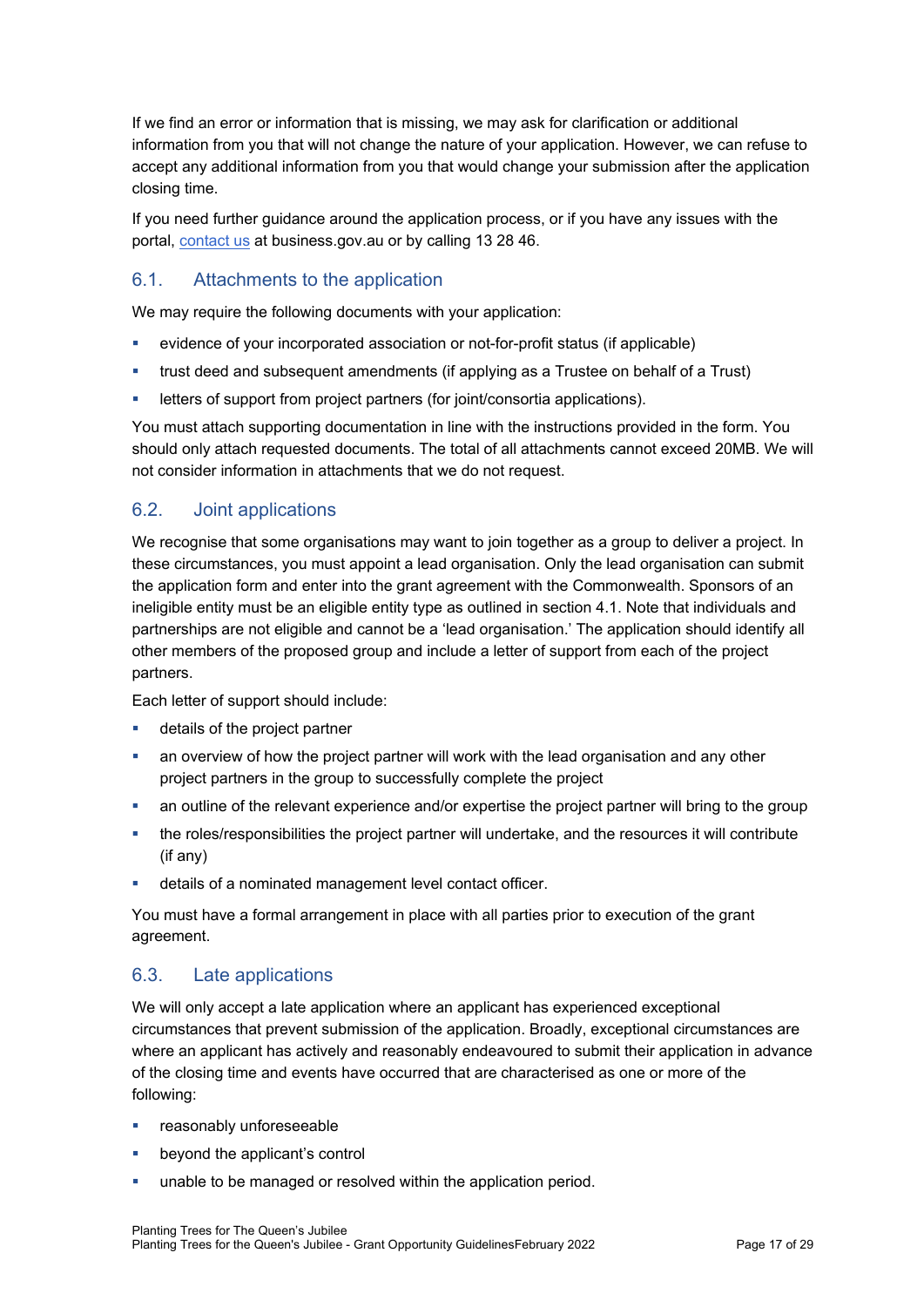Exceptional circumstances will be considered on their merits and in accordance with probity principles.

#### **How to lodge a late application**

Applicants seeking to submit a late application must submit a request to us in writing at [Jubilee@industry.gov.au.](mailto:Jubilee@industry.gov.au)

The request should include a detailed explanation of the circumstances that prevented the application being submitted prior to the closing time. Where appropriate, supporting evidence can be provided to verify the claim of exceptional circumstances.

Written requests to lodge a late application will only be accepted within 3 calendar days after the grant opportunity has closed.

The Program Delegate or their appointed representative will determine whether a late application will be accepted. The decision of the Program Delegate will be final and not be subject to a review or appeals process.

Once the outcome is determined, we will advise the applicant whether their request is accepted or declined.

#### 6.4. Timing of grant opportunity

You can submit an application at any time while the grant opportunity remains open.

| <b>Activity</b>                            | Indicative Timeframe |
|--------------------------------------------|----------------------|
| Assessment of applications                 | March $-$ May 2022   |
| Approval of outcomes of selection process  | April - June 2022    |
| Negotiations and award of grant agreements | April – July 2022    |
| Notification to unsuccessful applicants    | April – June 2022    |
| Earliest start date of project             | April 2022           |
| End date of grant commitment               | 30 November 2023     |

#### Table 1: Expected timing for this grant opportunity

# **7. The grant selection process**

Your MP, in consultation with their community, will identify and nominate up to 10 potential projects with a combined value of up to \$100,000 that are consistent with the program outcomes and eligibility criteria. The MP will invite identified potential applicants to apply and send them a link to the online application form.

It is important to note that an invitation to submit an application by your MP does not guarantee that your application will be successful.

#### <span id="page-17-0"></span>7.1. Assessment of grant applications

We consider eligible applications through a closed, non-competitive grant process.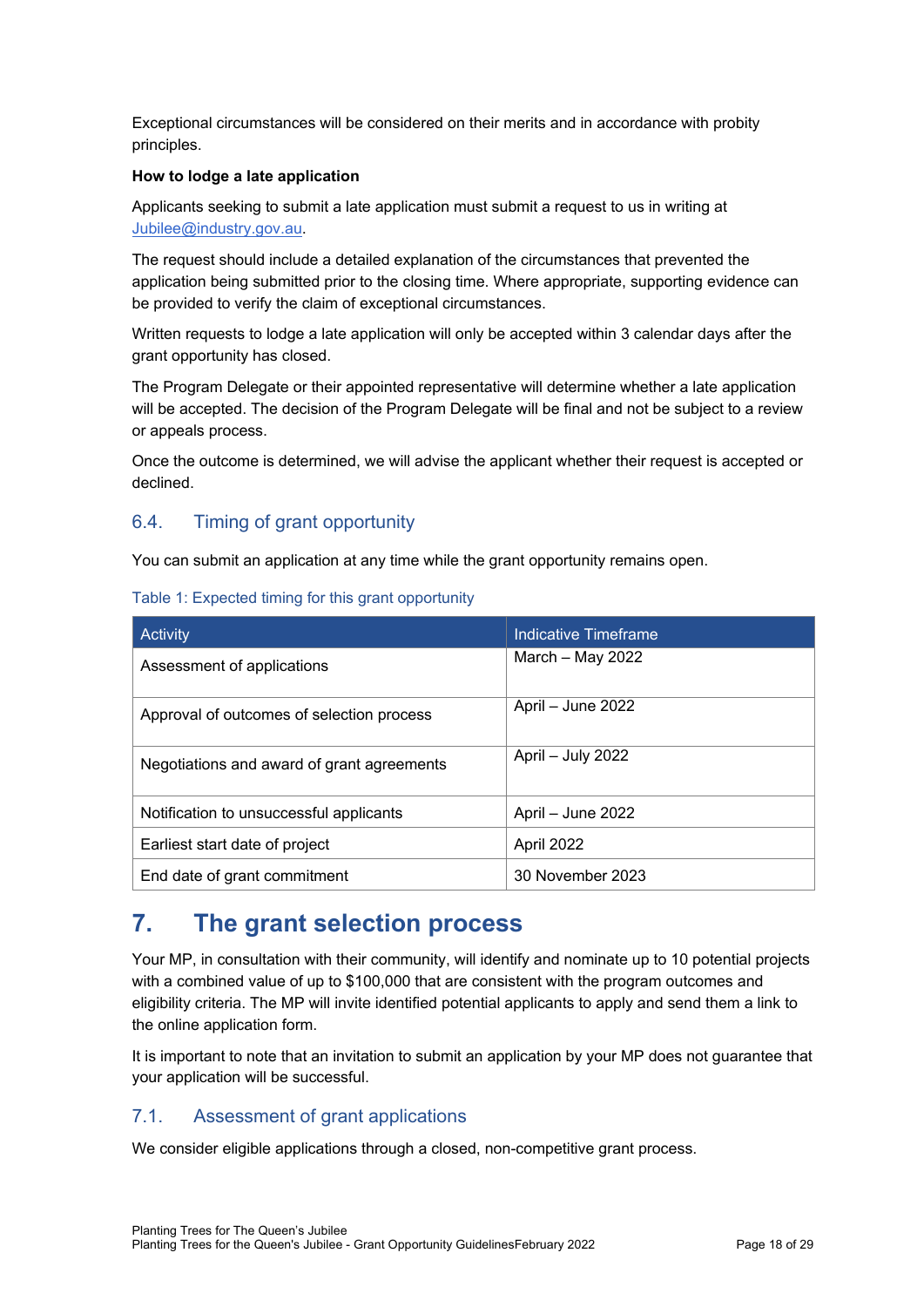We will assess your application for completeness and against the eligibility criteria. To be recommended for funding, your project must meet all eligibility criteria, provide value with relevant money, and be considered a proper use of public resources.

When assessing the extent to which the application represents value with relevant money, we will have regard to:

- the overall objective(s) of the grant opportunity and the project
- whether the proposed project is in scope
- the extent to which the evidence in the application demonstrates the project will contribute to meeting the program objectives/outcomes.
- the relative value of the grant sought and any financial or in-kind co-contributions from you or a third party
- the risks (Work Health Safety, financial, fraud and other) that the applicant and project may pose for the Department and the Commonwealth.

If the selection process identifies unintentional errors in your application, we may contact you to correct or clarify the errors, but you cannot make any material alteration or addition to your application.

### 7.2. Replacement nominations

If an application is not eligible, we may seek a further nomination from the relevant MP for an alternative project and/or organisation in their electorate to replace the ineligible application.

The replacement project application is to be submitted by the application closing time. The nominated organisation and replacement project must meet all the eligibility criteria to be recommended for funding.

#### 7.3. Who will assess the applications?

An assessment team overseen by the department will assess each application and make recommendations to the Program Delegate. We may ask experts/advisors, such as probity advisors, to inform the assessment process. Any expert/advisor, who is not a Commonwealth Official, will be required/expected to perform their duties in accordance with the CGRGs.

We may seek additional information about you or your application. We may seek this from you or within the Commonwealth, even if you do not nominate the sources as referees. We may also consider information about you or your application that is available as a result of our due diligence process or through the normal course of business.

### 7.4. Who will approve grants?

The Program Delegate (who is a Senior Responsible Officer in the department with responsibility for the program) decides which grants to approve, taking into account the application assessment, the availability of grant funds, and whether funding a project will be a proper use of public resources. When assessing whether the application represents value with relevant money, the Program Delegate will have regard to the matters listed in section [7.1.](#page-17-0)

The Program Delegate's decision is final in all matters, including:

- $\blacksquare$  the approval of the grant
- the grant funding amount to be awarded
- the terms and conditions of the grant.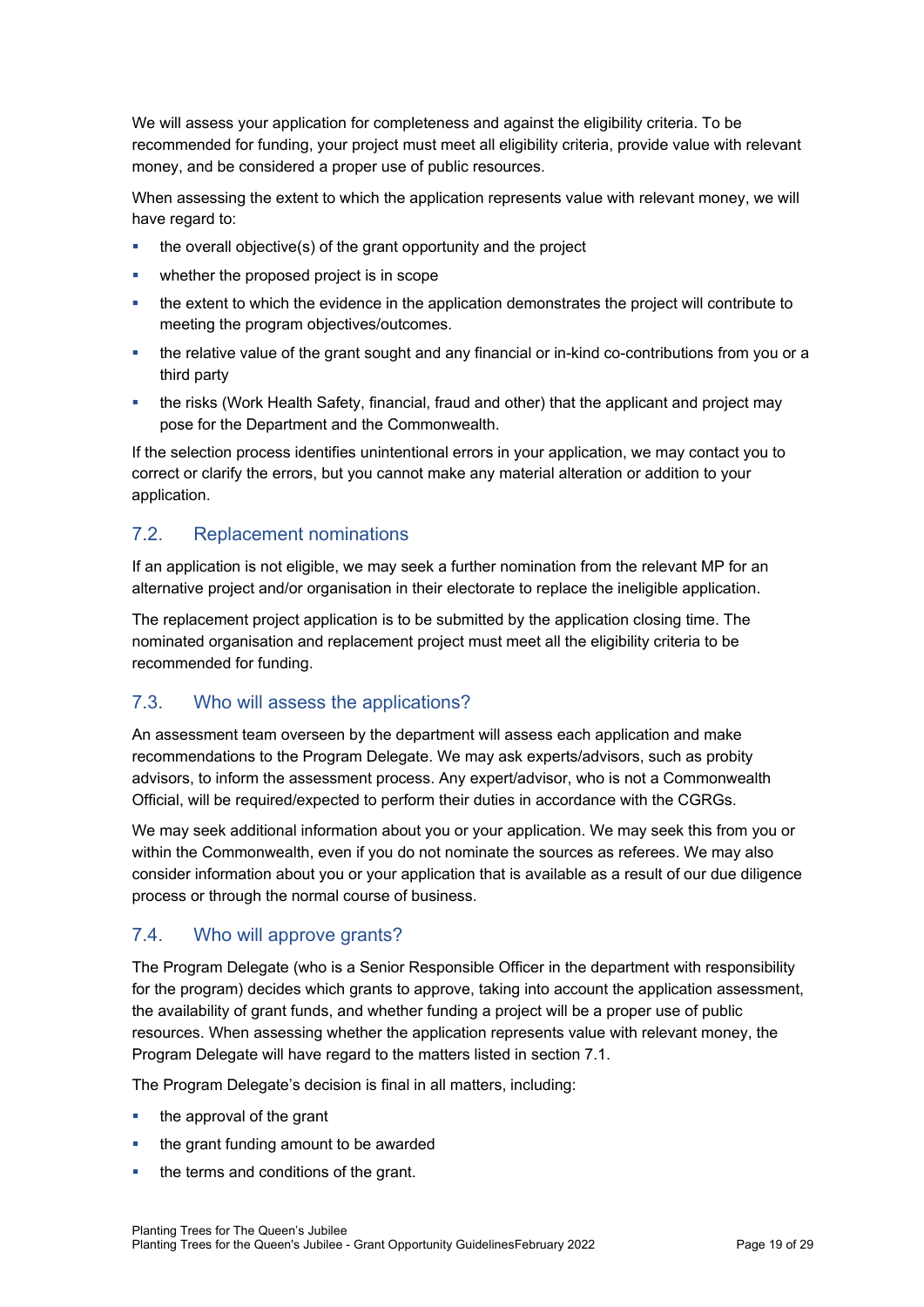We cannot review decisions about your application.

The Program Delegate will not approve funding if there are insufficient program funds available across relevant financial years for the program.

# **8. Notification of application outcomes**

Your MP may advise you of the outcome of your application.

We will advise you of the outcome of your application in writing. If you are successful, we will advise you of any specific conditions attached to the grant. Your MP may also contact you to discuss your project.

# **9. Successful grant applications**

### 9.1. Grant agreement

You must enter into a legally binding grant agreement with the Commonwealth. We use two types of grant agreements in this program. Our selection will depend on the size and complexity of your project. Each grant agreement has general terms and conditions that cannot be changed. Sample grant agreements are available on business.gov.au and GrantConnect. The grant agreement has general terms and conditions that cannot be changed.

We must execute a grant agreement with you before we can make any payments. 'Execute' means both you and the Commonwealth have accepted the agreement. We are not responsible for any expenditure you incur until a grant agreement is executed.

The approval of your grant may have specific conditions determined by the assessment process or other considerations made by the Program Delegate. We will identify these in the offer of grant funding.

If you enter an agreement under Planting Trees for The Queen's Jubilee, you cannot receive other grants for the same activities from other Commonwealth, State or Territory granting programs.

The Commonwealth may recover grant funds if there is a breach of the grant agreement.

### 9.2. Approval letter grant agreement

We will use an approval letter grant agreement when we have no need to clarify or amend any details in your application. This grant agreement comprises your completed application form and the approval letter we send advising that your application has been successful. We consider the agreement to be executed (take effect) from the date of our approval letter.

### 9.3. Exchange of letters grant agreement

We will use an exchange of letters grant agreement when we need to clarify or amend details in your application form. We will send you a letter of offer advising that your application has been successful. You accept the offer by signing and returning to us. We consider the agreement to be executed from the date we receive your signed document. You will have 30 days from the date of our letter to sign and return to us otherwise the offer may lapse.

# 9.4. Project specific legislation, policies and industry standards

You must comply with all relevant laws and regulations in undertaking your project. You must also comply with the specific legislation/policies/industry standards that follow. It is a condition of the grant funding that you meet these requirements. We will include these requirements in your grant agreement.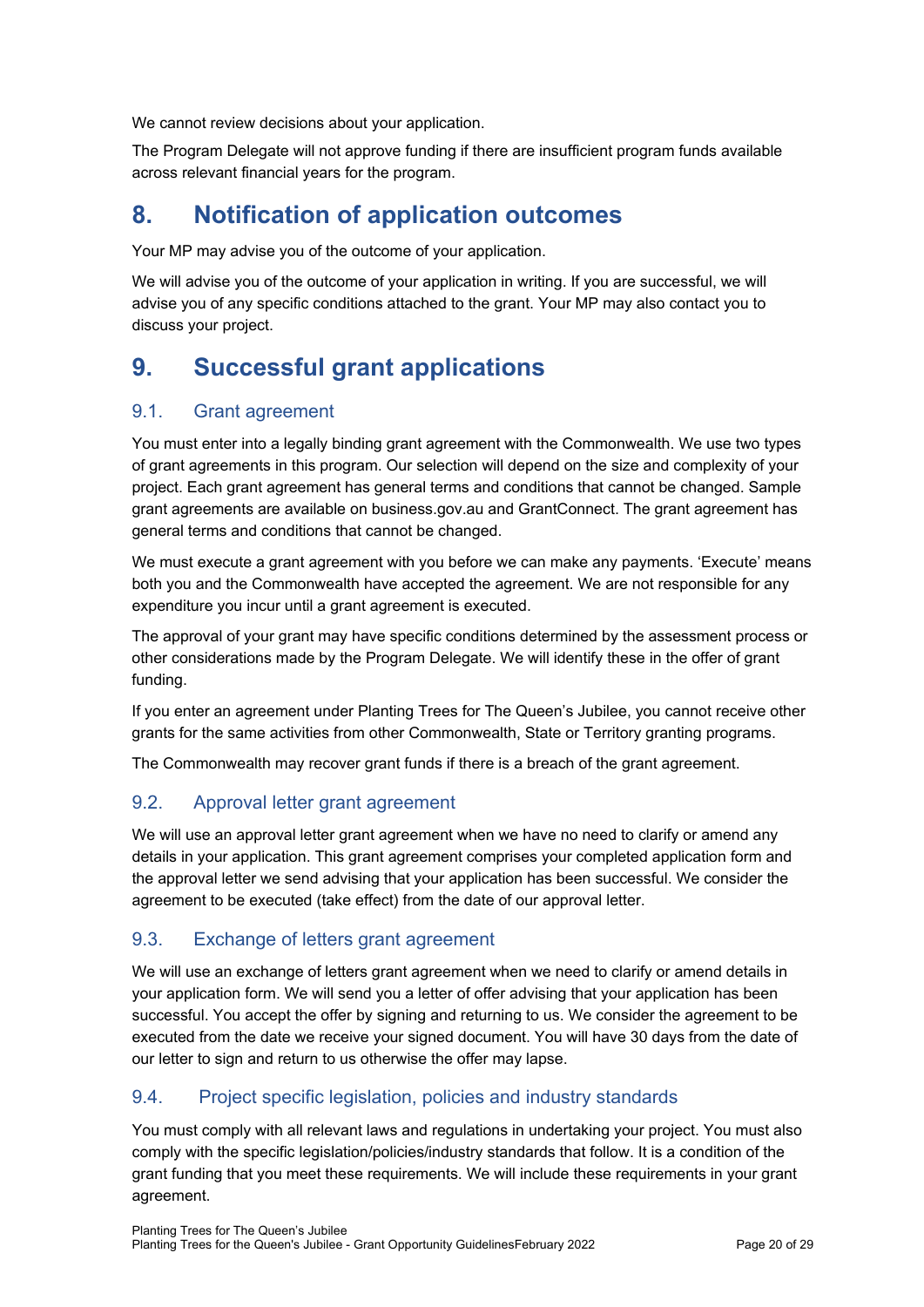In particular, you will be required to comply with:

- State/Territory legislation in relation to working with children and with vulnerable people
- **State/Territory legislation in relation to [Work, Health and Safety](https://www.legislation.gov.au/Details/F2011L02664)**
- State/Territory legislation in relation to weed management<sup>[22](#page-20-0)</sup>
- **State/Territory legislation in relation to biosecurity**
- State/Territory legislation and Codes of Practice in relation to animal welfare and ethics
- State/Territory legislation in relation to agricultural and veterinary chemicals use
- Commonwealth/State/Territory legislation dealing with native vegetation and environment protection.[23](#page-20-1)

If your grant activities involve control of pest animals, you must adhere to relevant federal and state/territory legislation and regulations. This includes adhering to relevant animal welfare legislation and requirements, and to voluntary and/or mandatory Codes of Practice and Standard Operating Procedures for the management of relevant pest animals.[24](#page-20-2)

#### 9.5. How we pay the grant

The grant agreement will state the:

- maximum grant amount we will pay
- proportion of eligible expenditure covered by the grant (grant percentage)
- any cash financial contribution provided by you or a third party.

We will not exceed the maximum grant amount under any circumstances. If you incur extra costs, you must meet them yourself.

We will pay 100 per cent of the grant on execution of the grant agreement. You will be required to report how you spent the grant funds at the completion of the project.

### 9.6. Tax obligations

If you are registered for the Goods and Services Tax (GST), where applicable we will add GST to your grant payment and provide you with a [Recipient Created Tax Invoice](https://www.ato.gov.au/Business/GST/Tax-invoices/#RCTI_1) (RCTI). You are required to notify us if your GST registration status changes during the project period. GST does not apply to grant payments to government related entities. $^{\mathrm{25}}$  $^{\mathrm{25}}$  $^{\mathrm{25}}$ 

Grants are assessable income for taxation purposes, unless exempted by a taxation law. We recommend you seek independent professional advice on your taxation obligations or seek assistance from the [Australian Taxation Office.](https://www.ato.gov.au/) We do not provide advice on tax.

# **10. Announcement of grants**

We will publish non-sensitive details of successful projects on [GrantConnect.](https://www.grants.gov.au/) We are required to do this by the *[Commonwealth Grants Rules and Guidelines](https://www.finance.gov.au/government/commonwealth-grants/commonwealth-grants-rules-guidelines)* unless otherwise prohibited by law. We may also publish this information on other government websites. This information may include:

name of your organisation

<span id="page-20-0"></span><sup>&</sup>lt;sup>22</sup> Best practice guidelines for controlling different weed species are available at [weeds.org.au.](https://weeds.org.au/weeds-profiles/)

<span id="page-20-1"></span><sup>23</sup> For example, the *[Environment Protection and Biodiversity Conservation Act 1999](https://www.legislation.gov.au/Details/C2021C00182)* (EPBC Act) (Cth).

<span id="page-20-2"></span><sup>&</sup>lt;sup>24</sup> A range of pest management resources are available at [pestsmart.org.au.](https://pestsmart.org.au/pest-animals/)

<span id="page-20-3"></span><sup>&</sup>lt;sup>25</sup> See Australian Taxation Office ruling GSTR 2012/2 available at ato.gov.au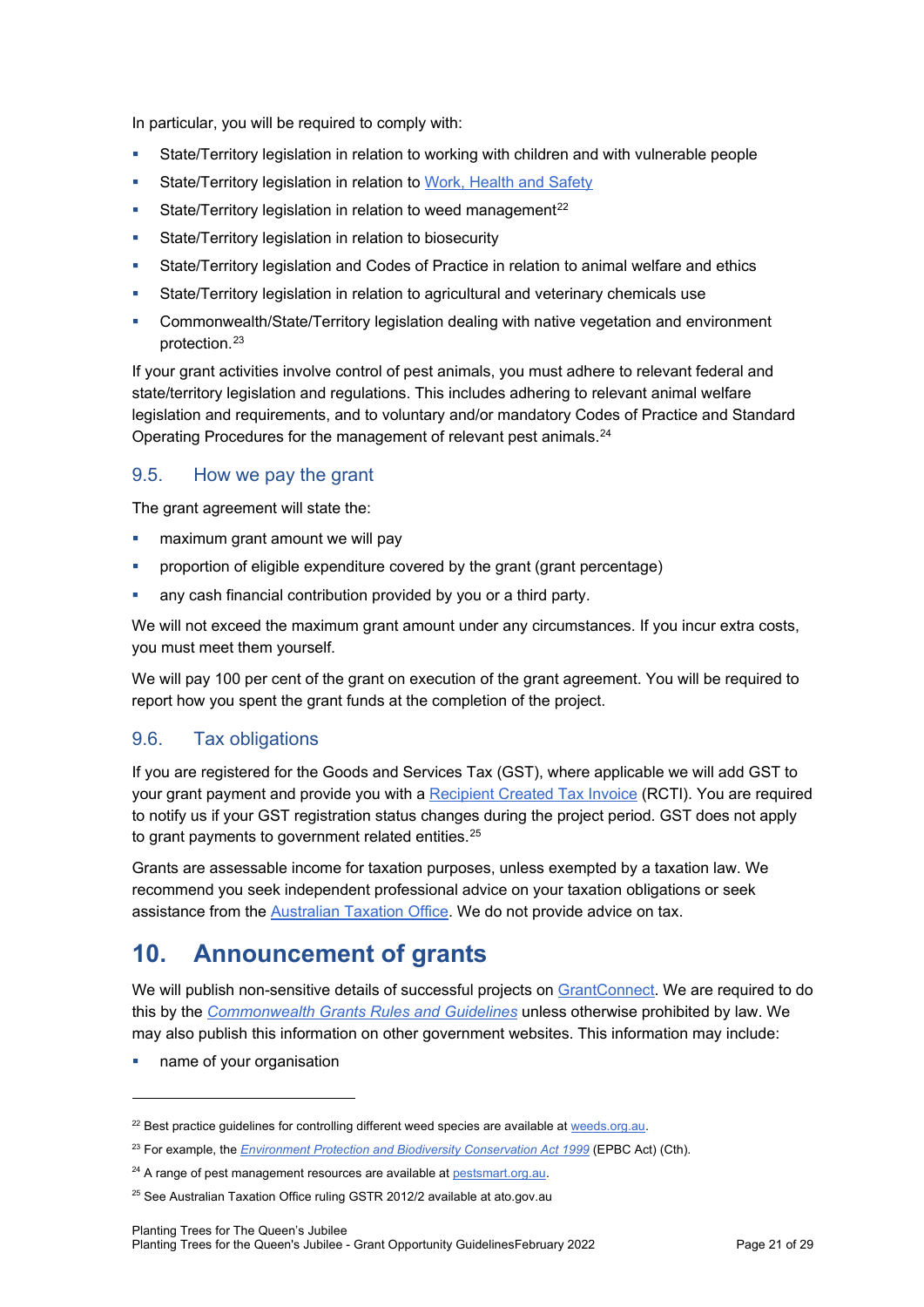- $\blacksquare$  title of the project
- description of the project and its aims
- amount of grant funding awarded
- Australian Business Number
- applicant business location
- your organisation's industry sector.

# **11. How we monitor your grant activity**

#### 11.1. Keeping us informed

You should let us know if anything is likely to affect your project or organisation.

We need to know of any key changes to your organisation or its business activities, particularly if they affect your ability to complete your project, carry on business and pay debts due.

You must also inform us of any changes to your:

- name
- addresses
- nominated contact details
- bank account details
- **Australian Business Number (ABN)**
- GST status.

If you become aware of a breach of terms and conditions under the grant agreement you must contact us immediately.

You must notify us of events relating to your project and provide an opportunity for the Minister or their representative to attend. You must also notify your local MP.

### 11.2. Reporting

You must submit reports in line with the [grant agreement.](file://prod.protected.ind/User/user03/LLau2/insert%20link%20here) We will provide the requirements for these reports as appendices in the grant agreement. We will remind you of your reporting obligations before a report is due. We will expect you to report on:

- **•** progress against agreed project milestones
- project expenditure, including expenditure of grant funds
- commemorative events

Occasionally we may need to re-examine claims, seek further information or request an independent audit of claims and payments. We may conduct site visits to confirm details of your reports, if necessary.

#### <span id="page-21-0"></span>11.2.1. Photographic evidence

Photographic evidence of project activities is to be submitted for all funded projects with your end of project report. This consists of at least one photo illustrating each of the following:

- **the installed Queen's Jubilee signage/plaque**
- **•** representative photo(s) during tree planting activities
- representative area(s) of your completed tree planting(s)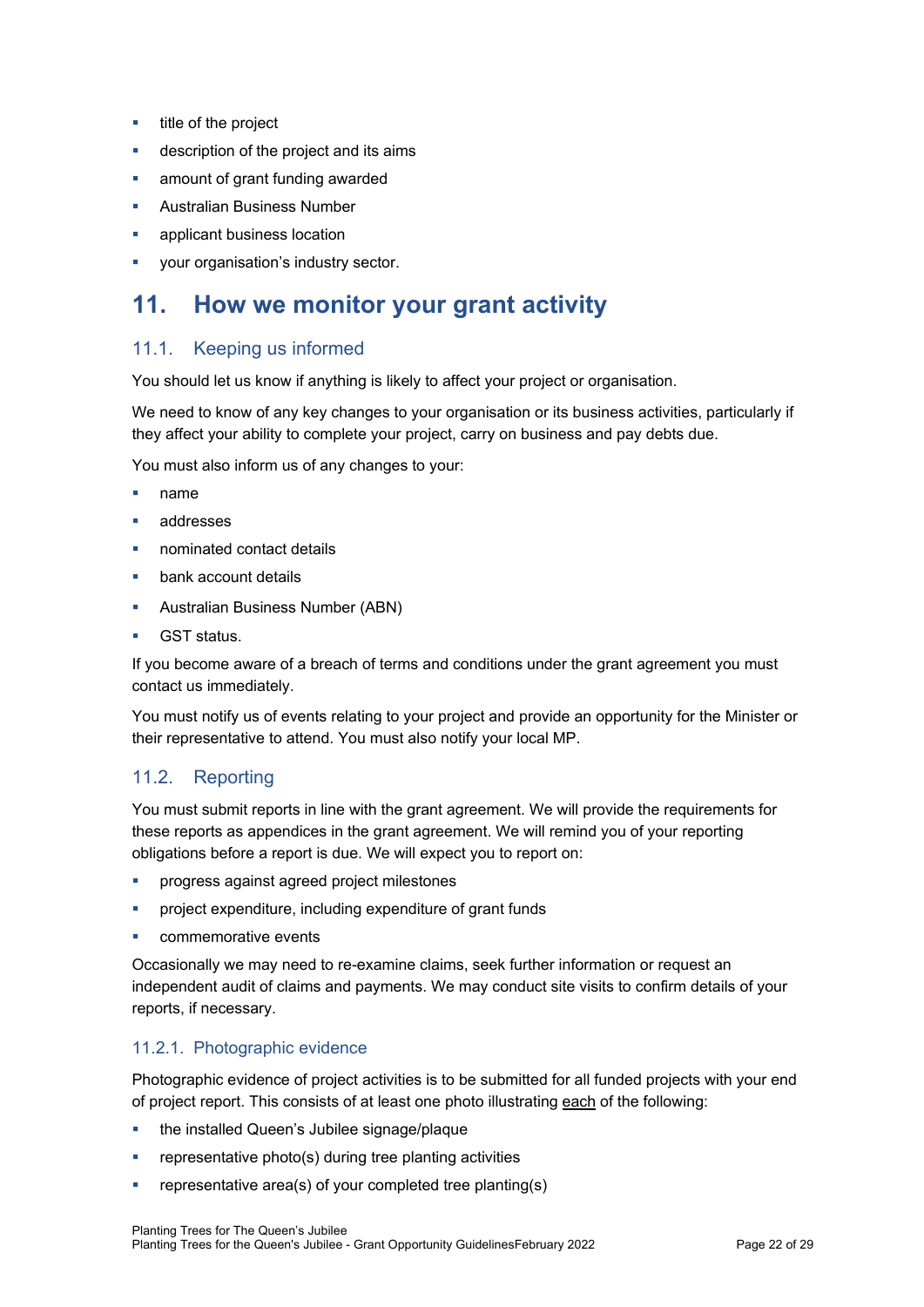your formal Queen's Jubilee commemoration event.

Provision of 'before' and 'after' photos illustrating your project impact are also encouraged. Photos are to:

- be of good quality, and
- have a file size of at least 2MB each
- have permission from those pictured in any photos, for the photos to be used publicly by the department
- be provided to the department in the manner specified by the department.

#### <span id="page-22-0"></span>11.2.2. Commemorative event information

As part of celebrating The Queen's Jubilee, the program will make a publicly accessible website available with details of project commemorative events. To support this, Grant recipients will be required to submit at least 2 suitable photos of their commemorative event at the time of (or immediately after) their event, along with their location and key event details. Instructions on how to submit these will be provided in the document, 'Protocols for commemorative and tree planting events', available at business.gov.au.

#### 11.2.3. Good news stories

Grant recipients will be encouraged to share short updates, project photos and achievements with us during the implementation of their projects. This will assist us with promoting Jubilee celebrations and the program's achievements with the broader public.

#### 11.2.4. End of project report

When you complete the project, you must submit an end of project report. Unless otherwise agreed by the department, end of project reports must:

- be provided in the format and using the program system(s) specified by the department
- include the agreed evidence as specified in the grant agreement
- satisfactorily report on achievements against the agreed activities, including the quantities of project outputs delivered<sup>[26](#page-22-1)</sup>
- provide the photographic evidence specified in section [11.2.1](#page-21-0) (if not previously provided)
- **Provide geospatial data on the location of the project**
- identify the total eligible expenditure incurred for the project
- identify the amount of the grant remaining unspent (if any)
- **EXED include a declaration that the grant money was spent in accordance with the grant agreement**
- **•** be submitted by the report due date.

#### 11.2.5. Ad-hoc reports

We may ask you for ad-hoc reports on your project. This may be to provide an update on progress, or any significant delays or difficulties in completing the project, and/or to provide photographs of your project activities and impacts.

<span id="page-22-1"></span><sup>&</sup>lt;sup>26</sup> Measures for outputs are indicated in the grant agreement, such as the number of trees planted.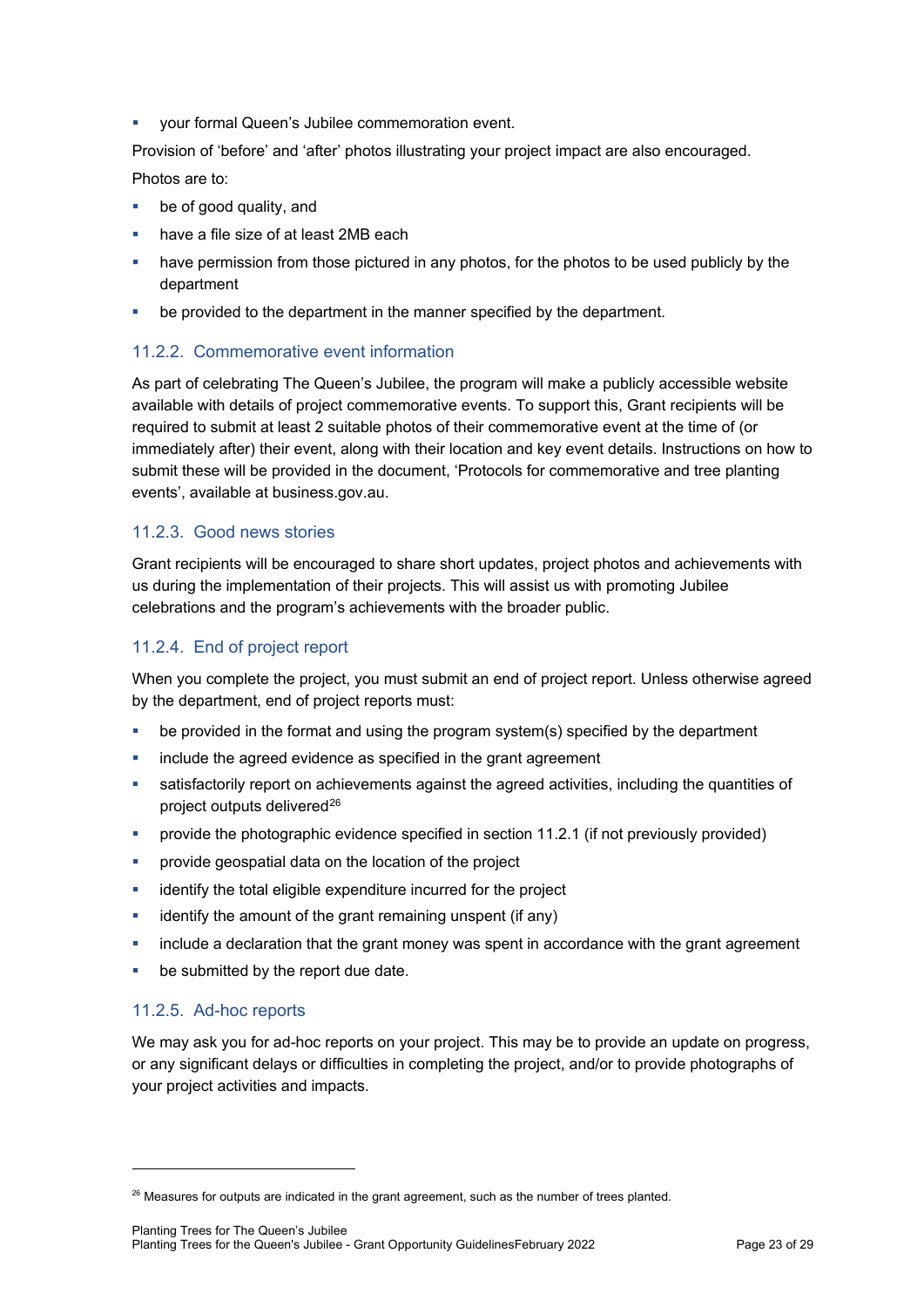### 11.3. Independent audits

We may ask you to provide an independent audit report. An audit report will verify that you spent the grant in accordance with the grant agreement. The audit report requires you to prepare a statement of grant income and expenditure. The report template is available on business.gov.au and GrantConnect.

#### 11.4. Compliance visits

We may visit you during the project period, or at the completion of your project to review your compliance with the grant agreement. We may also inspect the records you are required to keep under the grant agreement. We will provide you with reasonable notice of any compliance visit.

#### 11.5. Record keeping

You must keep adequate records of your project activities and expenditure, including accounting for the receipt and use of the grant money. We may inspect the records you are required to keep under the grant agreement.

#### 11.6. Grant agreement variations

We recognise that unexpected events may affect project progress. In these circumstances, you can request a variation to your grant agreement, including:

- extending the timeframe for completing the project but within the maximum time period allowed under the program
- changing project activities or locations.

The program does not allow for:

an increase of grant funds.

If you want to propose changes to the grant agreement, you must put them in writing before the project end date. We can provide you with a variation request template.

You should not assume that a variation request will be successful. We will consider your request based on factors such as:

- how it affects the project outcome
- consistency with the program policy objective, grant opportunity guidelines and any relevant policies of the department and Commonwealth
- availability of program funds
- the impact on the administration of the program.

### 11.7. Evaluation

The Department of Agriculture, Water and the Environment will evaluate the grant program to measure how well the outcomes and objectives have been achieved. We may use information from your application and project reports for this purpose. We may also interview you, or ask you for more information to help us understand how the grant impacted you and to evaluate how effective the program was in achieving its outcomes.

We may contact you up to two years after the end of the program for more information to assist with this evaluation.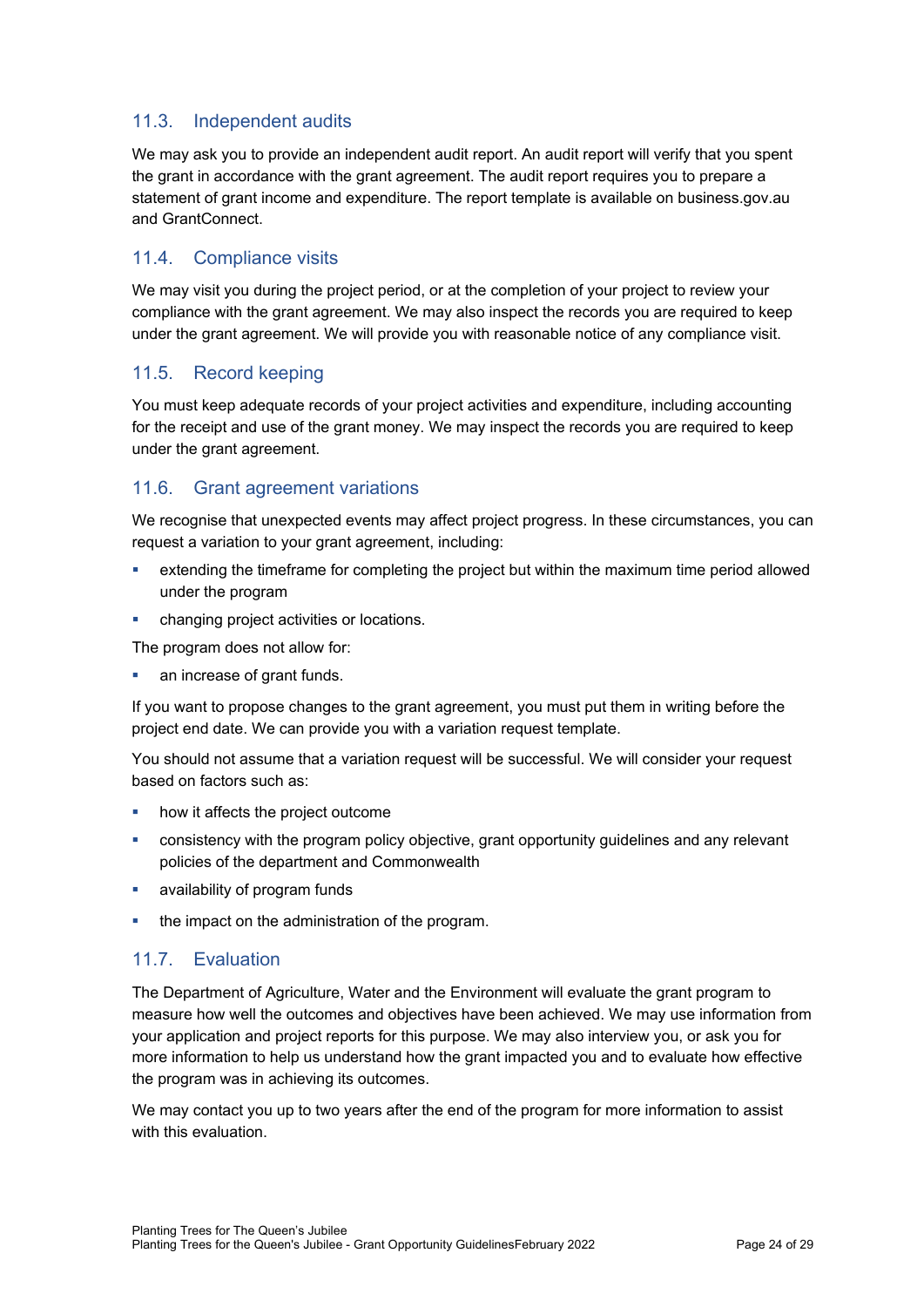### <span id="page-24-0"></span>11.8. Grant acknowledgement

If you make a public statement about a project funded under the program, including at public project-related events, you must acknowledge the grant. You must also acknowledge the grant in all materials, publications, websites, social media and signage related to grants under the program.

The form of the grant acknowledgment is to be in accord with the program's funding recognition guidelines available at business.gov.au. Further information and advice on funding recognition can be obtained by contacting us on 13 28 46.

# **12. Probity**

We will make sure that the grant opportunity process is fair, according to the published guidelines, incorporates appropriate safeguards against fraud, unlawful activities and other inappropriate conduct and is consistent with the CGRGs.

### 12.1. Conflicts of interest

Any conflicts of interest could affect the performance of the grant opportunity or program. There may be a [conflict of interest,](http://www.apsc.gov.au/publications-and-media/current-publications/aps-values-and-code-of-conduct-in-practice/conflict-of-interest) or perceived conflict of interest, if our staff, any member of a committee or advisor and/or you or any of your personnel:

- has a professional, commercial or personal relationship with a party who is able to influence the application selection process, such as an Australian Government officer or member of an external panel
- has a relationship with or interest in, an organisation, which is likely to interfere with or restrict the applicants from carrying out the proposed activities fairly and independently or
- **•** has a relationship with, or interest in, an organisation from which they will receive personal gain because the organisation receives a grant under the grant program/grant opportunity.

As part of your application, we will ask you to declare any perceived or existing conflicts of interests or confirm that, to the best of your knowledge, there is no conflict of interest.

If you later identify an actual, apparent, or perceived conflict of interest, you must inform us in writing immediately.

Conflicts of interest for Australian Government staff are handled as set out in the Australian [Public](https://www.legislation.gov.au/Details/C2019C00057)  [Service Code of Conduct \(Section 13\(7\)\)](https://www.legislation.gov.au/Details/C2019C00057)<sup>[27](#page-24-1)</sup> of the *Public Service Act 1999* (Cth). Committee members and other officials including the decision maker must also declare any conflicts of interest.

We publish our [conflict of interest policy](https://www.industry.gov.au/sites/g/files/net3906/f/July%202018/document/pdf/conflict-of-interest-and-insider-trading-policy.pdf)<sup>[28](#page-24-2)</sup> on the department's website. The Commonwealth policy entity also publishes a conflict of interest policy on its website.

### 12.2. How we use your information

Unless the information you provide to us is:

- confidential information as per [12.2.1,](#page-25-0) or
- personal information as per [12.2.3,](#page-25-1)

<span id="page-24-1"></span><sup>27</sup> https://www.legislation.gov.au/Details/C2019C00057

<span id="page-24-2"></span><sup>28</sup> [https://www.industry.gov.au/sites/default/files/July%202018/document/pdf/conflict-of-interest-and-insider-trading](https://www.industry.gov.au/sites/default/files/July%202018/document/pdf/conflict-of-interest-and-insider-trading-policy.pdf?acsf_files_redirect)[policy.pdf?acsf\\_files\\_redirect](https://www.industry.gov.au/sites/default/files/July%202018/document/pdf/conflict-of-interest-and-insider-trading-policy.pdf?acsf_files_redirect)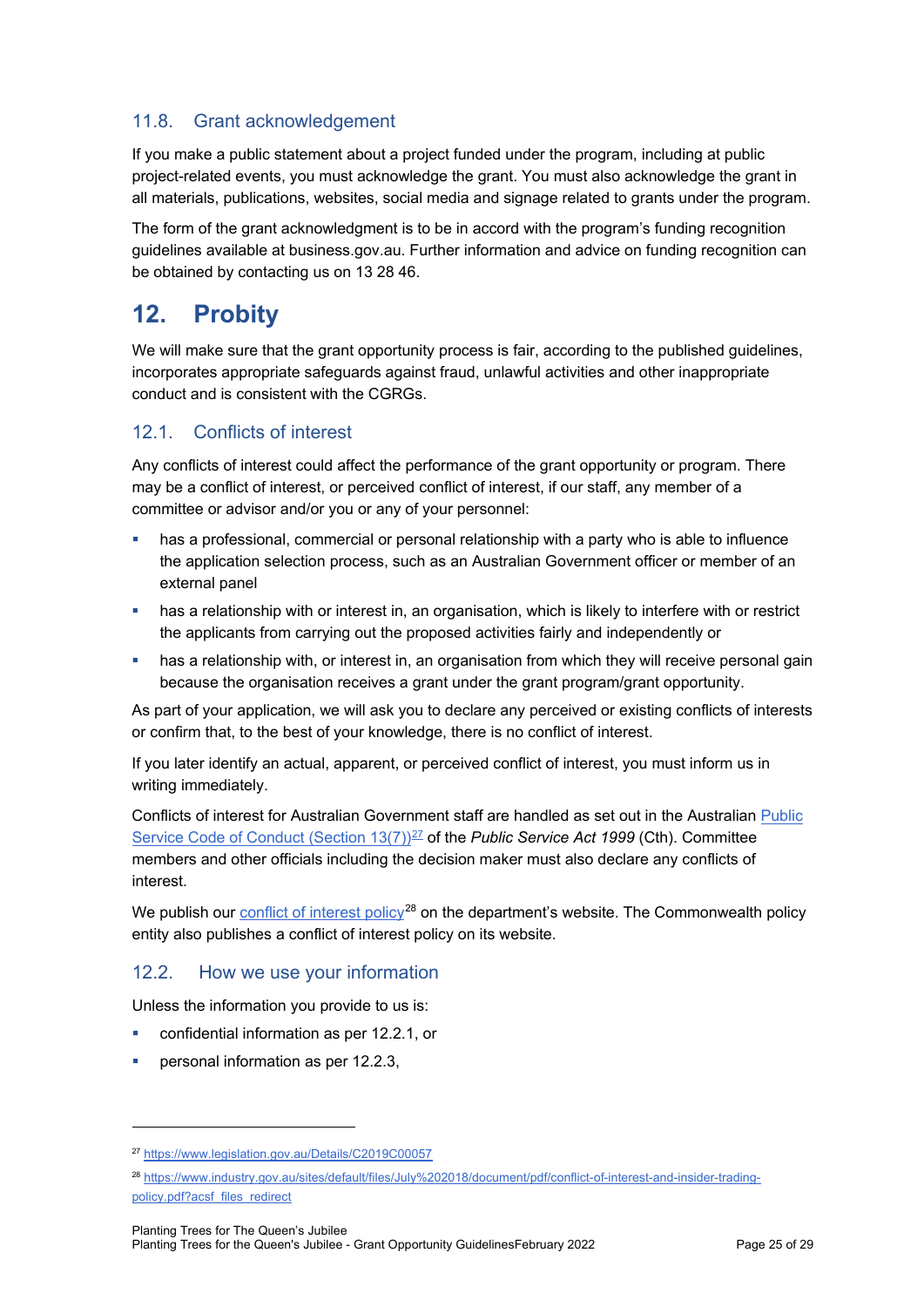we may share the information with other government agencies for a relevant Commonwealth purpose such as:

- to improve the effective administration, monitoring and evaluation of Australian Government programs
- for research
- to announce the awarding of grants.

#### <span id="page-25-0"></span>12.2.1. How we handle your confidential information

We will treat the information you give us as sensitive and therefore confidential if it meets all of the following conditions:

- you clearly identify the information as confidential and explain why we should treat it as confidential
- the information is commercially sensitive
- disclosing the information would cause unreasonable harm to you or someone else
- you provide the information with an understanding that it will stay confidential.

#### 12.2.2. When we may disclose confidential information

We may disclose confidential information:

- to our Commonwealth employees and contractors, to help us manage the program effectively
- to the Auditor-General, Ombudsman or Privacy Commissioner
- to the responsible Minister or Assistant Minister
- to a House or a Committee of the Australian Parliament.

We may also disclose confidential information if

- we are required or authorised by law to disclose it
- you agree to the information being disclosed, or
- someone other than us has made the confidential information public.

#### <span id="page-25-1"></span>12.2.3. How we use your personal information

We must treat your personal information according to the Australian Privacy Principles (APPs) and the *Privacy Act 1988* (Cth). This includes letting you know:

- what personal information we collect
- why we collect your personal information
- to whom we give your personal information.

We may give the personal information we collect from you to our employees and contractors, and other Commonwealth employees and contractors, so we can:

- manage the program
- **FILT** research, assess, monitor and analyse our programs and activities.

We, or the Minister, may:

- announce the names of successful applicants to the public
- publish personal information on the department's websites.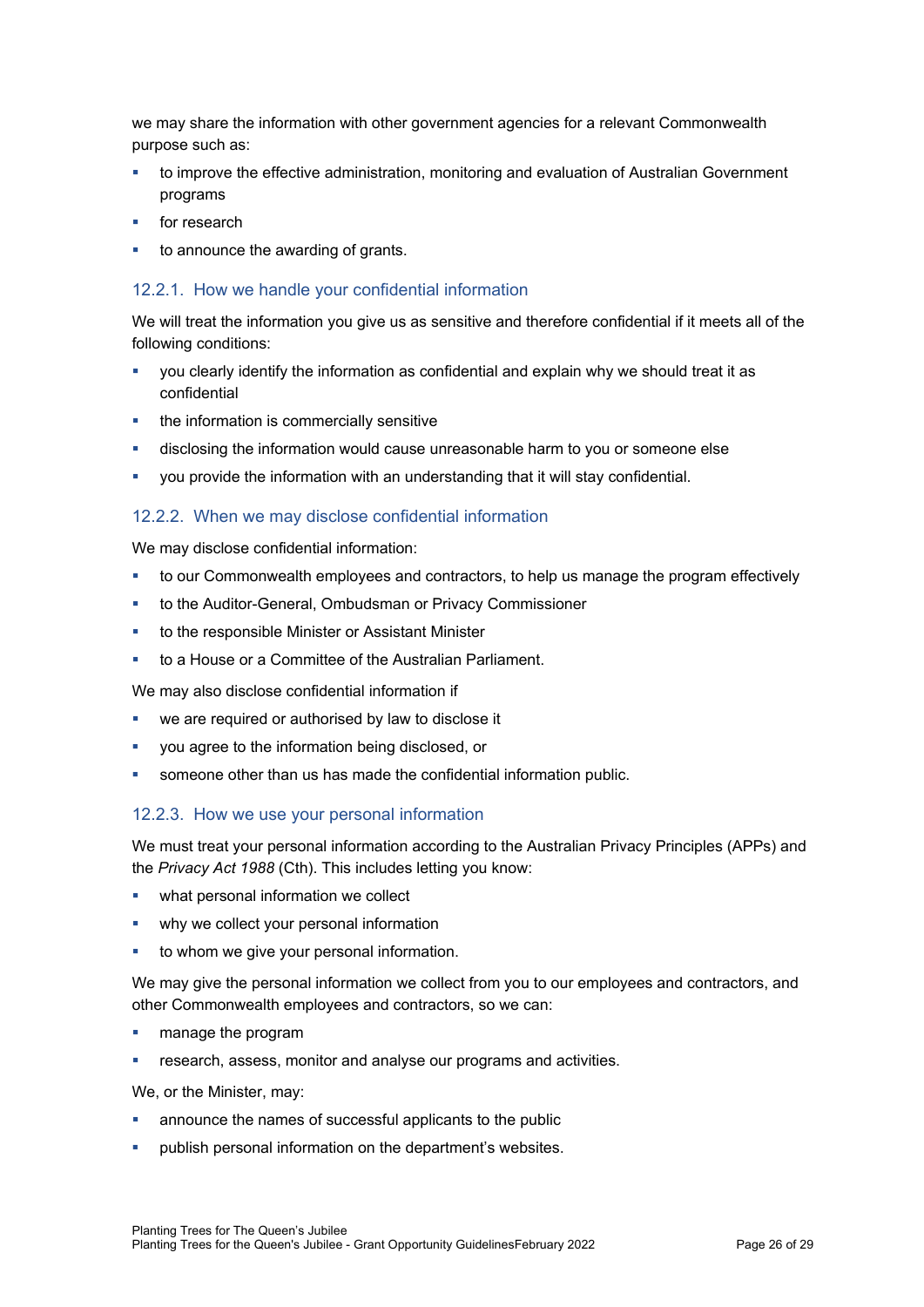You may read our [Privacy Policy](https://www.industry.gov.au/data-and-publications/privacy-policy)<sup>[29](#page-26-0)</sup> on the department's website for more information on:

- what is personal information
- how we collect, use, disclose and store your personal information
- **•** how you can access and correct your personal information.

#### 12.2.4. Freedom of information

All documents in the possession of the Australian Government, including those about the program, are subject to the *Freedom of Information Act 1982* (Cth) (FOI Act)*.*

The purpose of the FOI Act is to give members of the public rights of access to information held by the Australian Government and its entities. Under the FOI Act, members of the public can seek access to documents held by the Australian Government. This right of access is limited only by the exceptions and exemptions necessary to protect essential public interests and private and business affairs of persons in respect of whom the information relates.

If someone requests a document under the FOI Act, we will release it (though we may need to consult with you and/or other parties first) unless it meets one of the exemptions set out in the FOI Act.

#### 12.3. Enquiries and feedback

For further information or clarification, you can contact us on 13 28 46 or by [web chat](https://www.business.gov.au/contact-us) or through our [online enquiry form](http://www.business.gov.au/contact-us/Pages/default.aspx) on business.gov.au.

We may publish answers to your questions on our website as Frequently Asked Questions.

Our [Customer Service Charter](https://www.business.gov.au/about/customer-service-charter) is available at [business.gov.au.](http://www.business.gov.au/) We use customer satisfaction surveys to improve our business operations and service.

If you have a complaint, call us on 13 28 46. We will refer your complaint to the appropriate manager.

If you are not satisfied with the way we handle your complaint, you can contact:

Chief Finance Officer Corporate and Digital Division Department of Industry, Science, Energy and Resources GPO Box 2013 CANBERRA ACT 2601

You can also contact the [Commonwealth Ombudsman](http://www.ombudsman.gov.au/)<sup>[30](#page-26-1)</sup> with your complaint (call 1300 362 072). There is no fee for making a complaint, and the Ombudsman may conduct an independent investigation.

<span id="page-26-0"></span><sup>29</sup> <https://www.industry.gov.au/data-and-publications/privacy-policy>

<span id="page-26-1"></span><sup>30</sup> <http://www.ombudsman.gov.au/>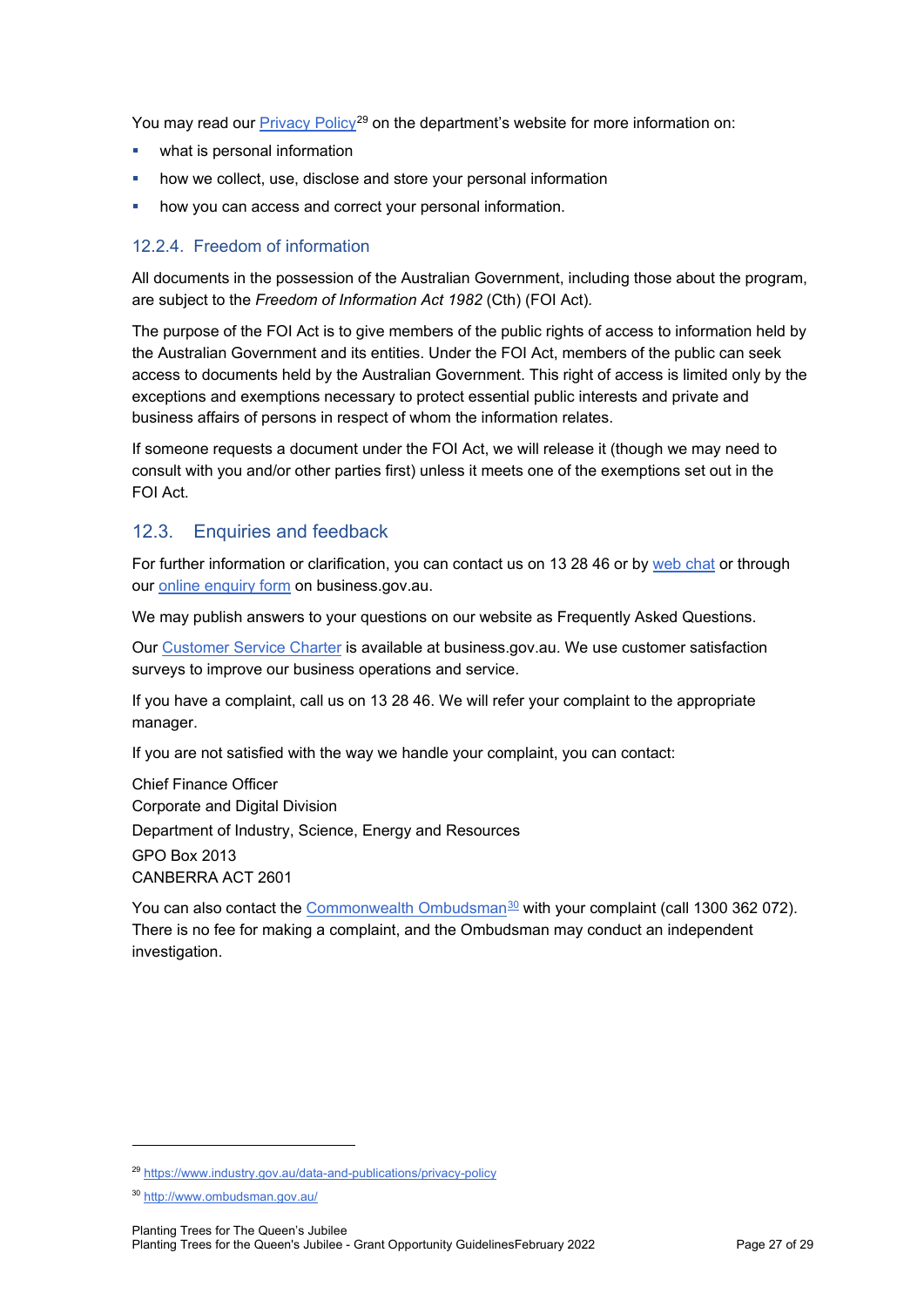# **13. Glossary**

| <b>Term</b>                  | <b>Definition</b>                                                                                                                                                                                                                                                                                    |
|------------------------------|------------------------------------------------------------------------------------------------------------------------------------------------------------------------------------------------------------------------------------------------------------------------------------------------------|
| Application form             | The document issued by the Program Delegate that<br>applicants use to apply for funding under the program.                                                                                                                                                                                           |
| Department                   | The Department of Industry, Science, Energy and<br>Resources.                                                                                                                                                                                                                                        |
| Eligible activities          | The activities undertaken by a grantee in relation to a<br>project that are eligible for funding support as set out in 5.1.                                                                                                                                                                          |
| Eligible application         | An application or proposal for grant funding under the<br>program that the Program Delegate has determined is<br>eligible for assessment in accordance with these guidelines.                                                                                                                        |
| Eligible expenditure         | The expenditure incurred by a grantee on a project and<br>which is eligible for funding support as set out in 5.5                                                                                                                                                                                    |
| Grant agreement              | A legally binding contract between the Commonwealth and<br>a grantee for the grant funding.                                                                                                                                                                                                          |
| Grant funding or grant funds | The funding made available by the Commonwealth to<br>grantees under the program.                                                                                                                                                                                                                     |
| <b>GrantConnect</b>          | The Australian Government's whole-of-government grants<br>information system, which centralises the publication and<br>reporting of Commonwealth grants in accordance with the<br>CGRGs.                                                                                                             |
| grant opportunity            | refers to the specific grant round or process where a<br>Commonwealth grant is made available to potential<br>grantees. Grant opportunities may be open or targeted, and<br>will reflect the relevant grant selection process                                                                        |
| grant program                | a 'program' carries its natural meaning and is intended to<br>cover a potentially wide range of related activities aimed at<br>achieving government policy outcomes. A grant program is<br>a group of one or more grant opportunities under a single<br>[entity] Portfolio Budget Statement Program. |
| selection process            | the method used to select potential grantees. This process<br>may involve comparative assessment of applications or the<br>assessment of applications against the eligibility criteria<br>and/or the assessment criteria                                                                             |
| Grantee                      | The recipient of grant funding under a grant agreement.                                                                                                                                                                                                                                              |
| <b>Guidelines</b>            | Guidelines that the Minister gives to the department to<br>provide the framework for the administration of the program,<br>as in force from time to time.                                                                                                                                            |
| Minister                     | The relevant Commonwealth Minister.                                                                                                                                                                                                                                                                  |